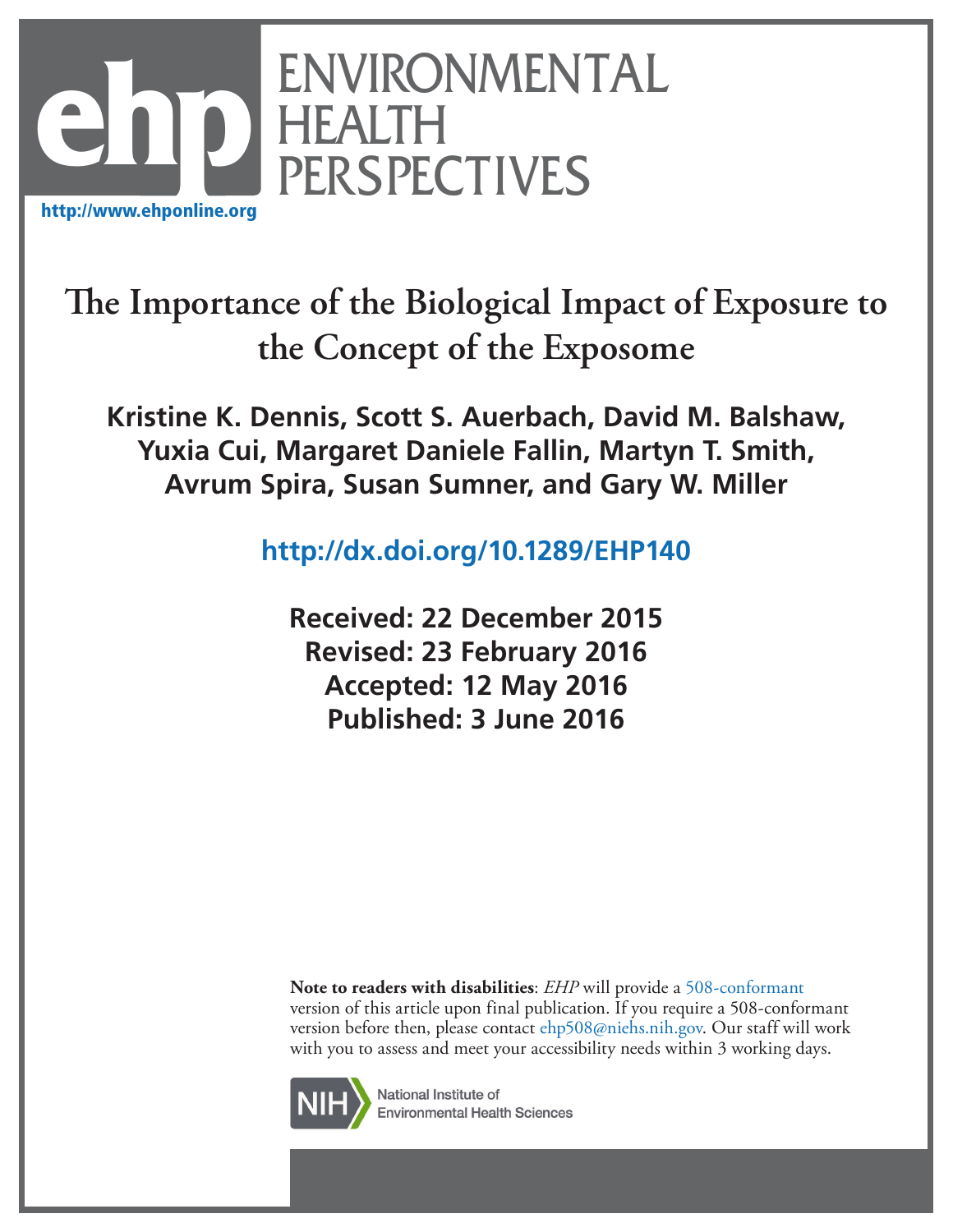# **The Importance of the Biological Impact of Exposure to the Concept of the Exposome**

Kristine K. Dennis<sup>1</sup>, Scott S. Auerbach<sup>2</sup>, David M. Balshaw<sup>3</sup>, Yuxia Cui<sup>3</sup>, Margaret Daniele Fallin<sup>4</sup>, Martyn T. Smith<sup>5</sup>, Avrum Spira<sup>6</sup>, Susan Sumner<sup>7</sup>, and Gary W. Miller<sup>1\*</sup>

<sup>1</sup>Department of Environmental Health, Rollins School of Public Health, Emory University, Atlanta, Georgia, USA; 2 Biomolecular Screening Branch, Division of the National Toxicology Program, National Institute of Environmental Health Sciences, Research Triangle Park, North Carolina, USA; <sup>3</sup> Exposure, Response, and Technology Branch, Division of Extramural Research and Training, National Institute of Environmental Health Sciences, Research Triangle Park, North Carolina, USA; <sup>4</sup>Department of Mental Health, Bloomberg School of Public Health, Johns Hopkins University, Baltimore, Maryland, USA; <sup>5</sup>Division of Environmental Health Sciences, School of Public Health, University of California, Berkeley, California, USA; <sup>6</sup>Division of Computational Biomedicine, School of Medicine, Boston University, Boston, Massachusetts, USA; <sup>7</sup>Discovery Sciences, RTI International, Research Triangle Park, North Carolina, USA. \*Authorship: Rapporteur is listed as first author and corresponding scientist as last author. All other authors are listed in alphabetical order.

**Address correspondence to** Gary W. Miller, Department of Environmental Health, Rollins School of Public Health, Emory University, 1518 Clifton Rd NE, Mailstop: 1518-002-8BB, Atlanta, GA 30322 USA. Telephone: 404-712-8582. E-mail: gary.miller@emory.edu **Running title:** Utility of biological impact for the exposome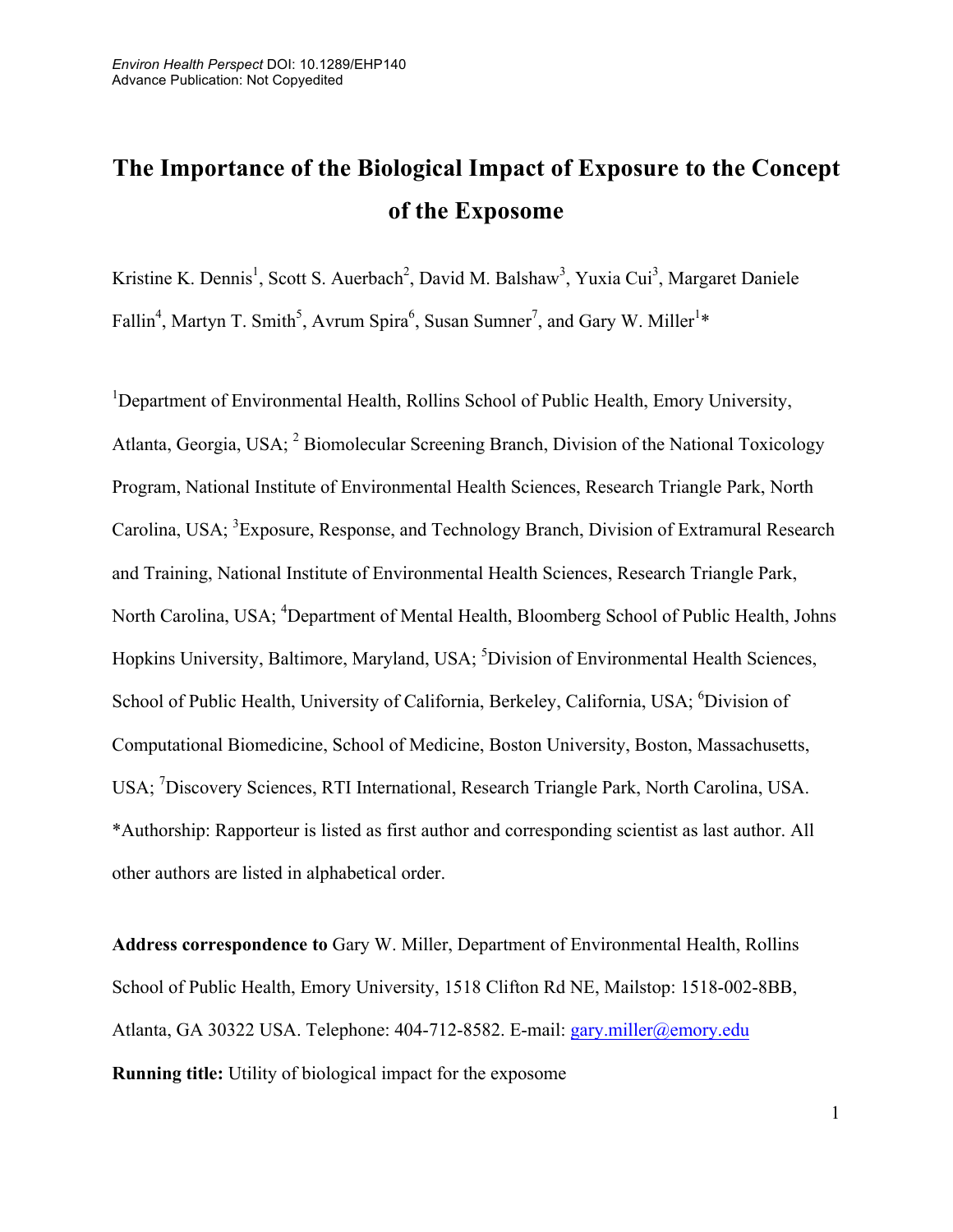**Acknowledgments:** This manuscript is based upon the work of the Biological Response Working Group of the NIEHS Exposome Workshop held January 14-15, 2015 in Research Triangle Park, NC, USA.

**Competing financial interests:** G.W.M. receives royalties from his book *The Exposome: A Primer*. G.W.M. and S.S. received CHEAR awards from the National Institute of Environmental Health Sciences (NIEHS) as part of the national exposure assessment laboratory network to provide targeted and untargeted environmental exposure and biological response analyses in human samples (1U2CES026560 and 1U2CES026544). A.S. is the founder of AllegroDx Inc, Maynard, MA and a consultant to Veracyte Inc, South San Francisco, CA. S.S. is employed by Discovery Sciences, RTI International, Research Triangle Park. All other authors declare they have no actual or potential competing financial interests.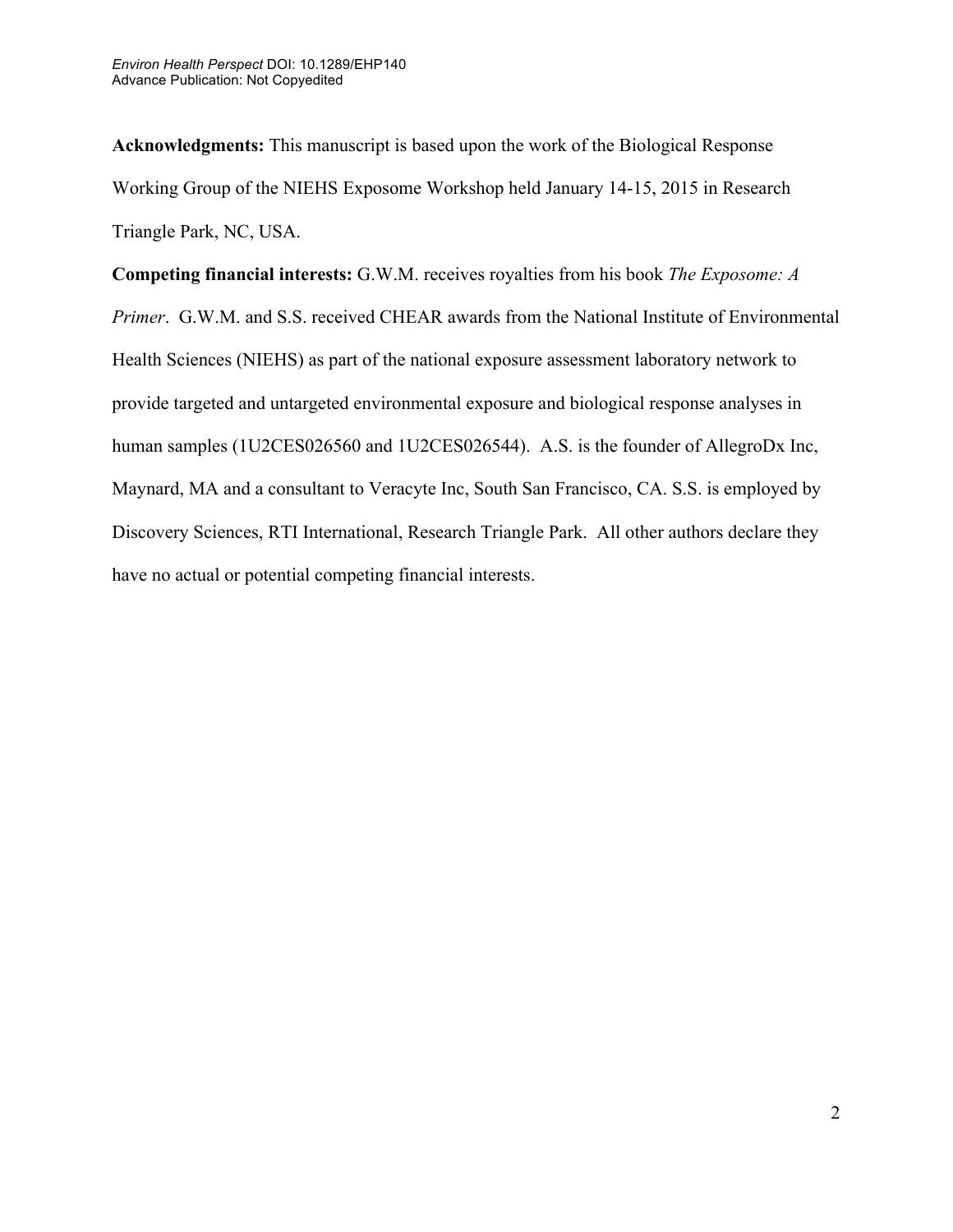## **Abstract**

**Background:** The term "exposome" was originally coined in 2005 and defined as the totality of exposures throughout the lifetime. The exposome provides an excellent scientific framework for studying human health and disease. Recently, it has been suggested that how exposures affect our biology and how our bodies respond to such exposures, should be part of the exposome.

**Objectives:** The authors of this commentary describe the biological impact of the exposome and outline many of the targets and processes that can be assessed as part of a comprehensive analysis of the exposome.

**Discussion:** The processes that occur downstream from the initial interactions with exogenous and endogenous compounds determine the biological impact of exposures. If the effects are not considered in the same context as the exposures it will be difficult to determine cause and effect. The exposome and biology are interactive –changes in biology due to the environment change one's vulnerability to subsequent exposures. Additionally, highly resilient individuals are able to withstand environmental exposures with minimal effects to their health. We expect that the vast majority of exposures are transient, and chemicals underlying exposures that occurred weeks, months, or years ago are long gone from the body. However, these past chemical exposures often leave molecular fingerprints that may be able to provide information on these past exposures.

**Conclusions:** Through linking exposures to specific biological responses, exposome research could serve to improve understanding of the mechanistic connections between exposures and health to help mitigate adverse health outcomes across the lifespan.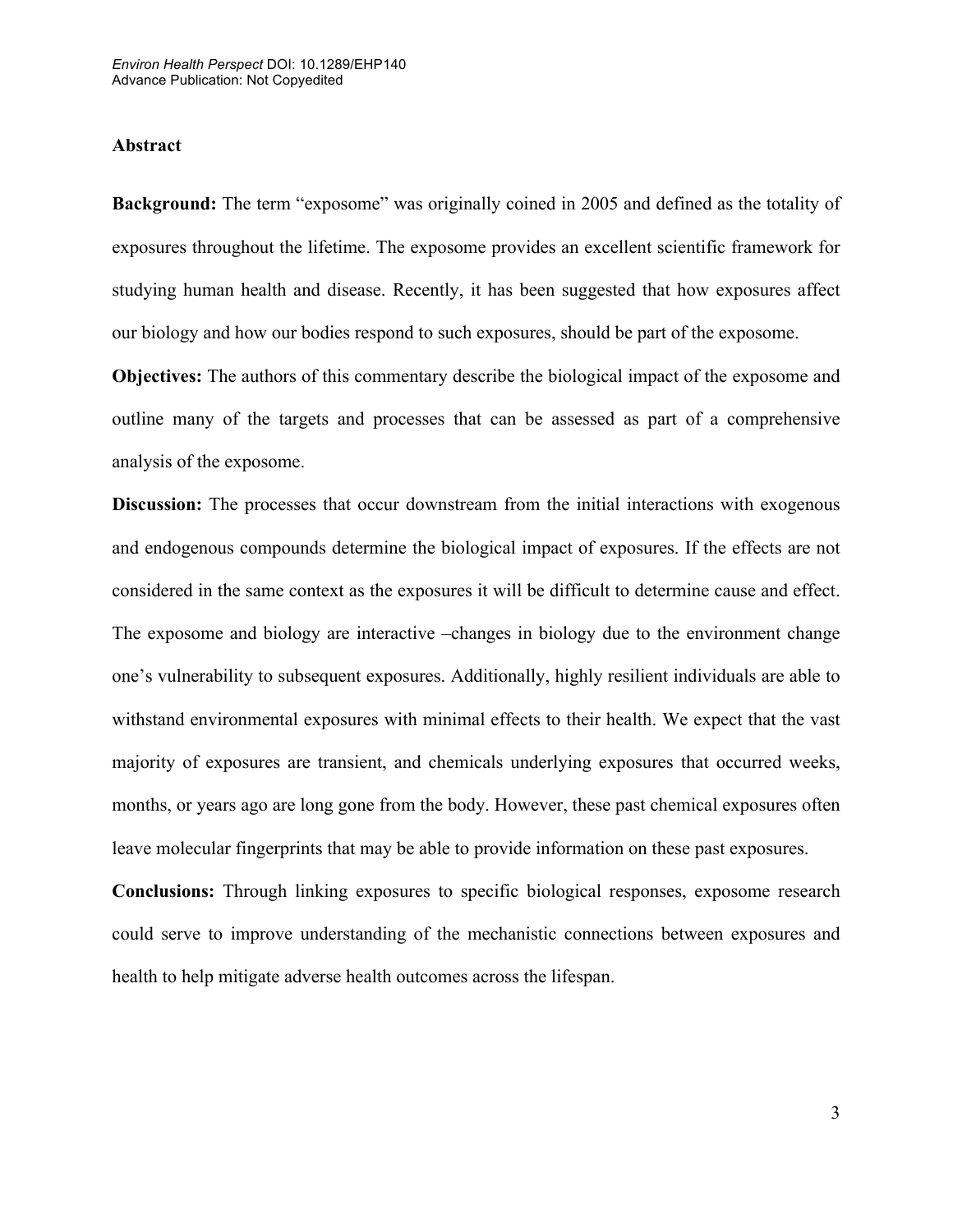## **Introduction**

A wide variety of initiatives and approaches, such as the Human Genome Project, Genome-wide association studies (GWAS), whole genome sequencing, and the Encyclopedia of DNA Elements (ENCODE) project, have highlighted the importance of genomics in health and disease. Over the past few decades, efforts to understand environmental contributors have not been as robust. Research has clearly established that the environment plays a significant role in our health and the development of disease, and comprehensive studies of genetic variants and disease have been conducted to reveal links between environmental exposures and health outcomes (Doll and Peto 1981; Remington and Brownson 2011). For example, a recent metaanalysis of heritability of human traits from over 10,000,000 twin pairs determined that 49% of the variation was genetic in origin (Polderman 2015) with up to 51% of the variation potentially associated with the environment. While the human traits studied are distinct from disease vulnerability, such attributes do contribute to the overall health state of an individual. Other studies have identified environmental factors as significant contributors to disease yet the specific exposures of concern are poorly defined; the need remains for a concerted and organized effort to systematically evaluate environmental contributors to health and disease (Lichtenstein 2000; Willett 2002). Dr. Christopher Wild coined the term exposome and defined it as the totality of our exposures from conception onward (Wild 2005); Miller and Jones refined this definition to include "the cumulative measure of environmental influences and associated biological responses throughout the lifespan" (Miller and Jones 2014). Exposures come from our external environment and lifestyle (e.g., diet, stress, smoking, chemicals, drugs, microbes) and are also the result of our internal biological processes and metabolism that generate new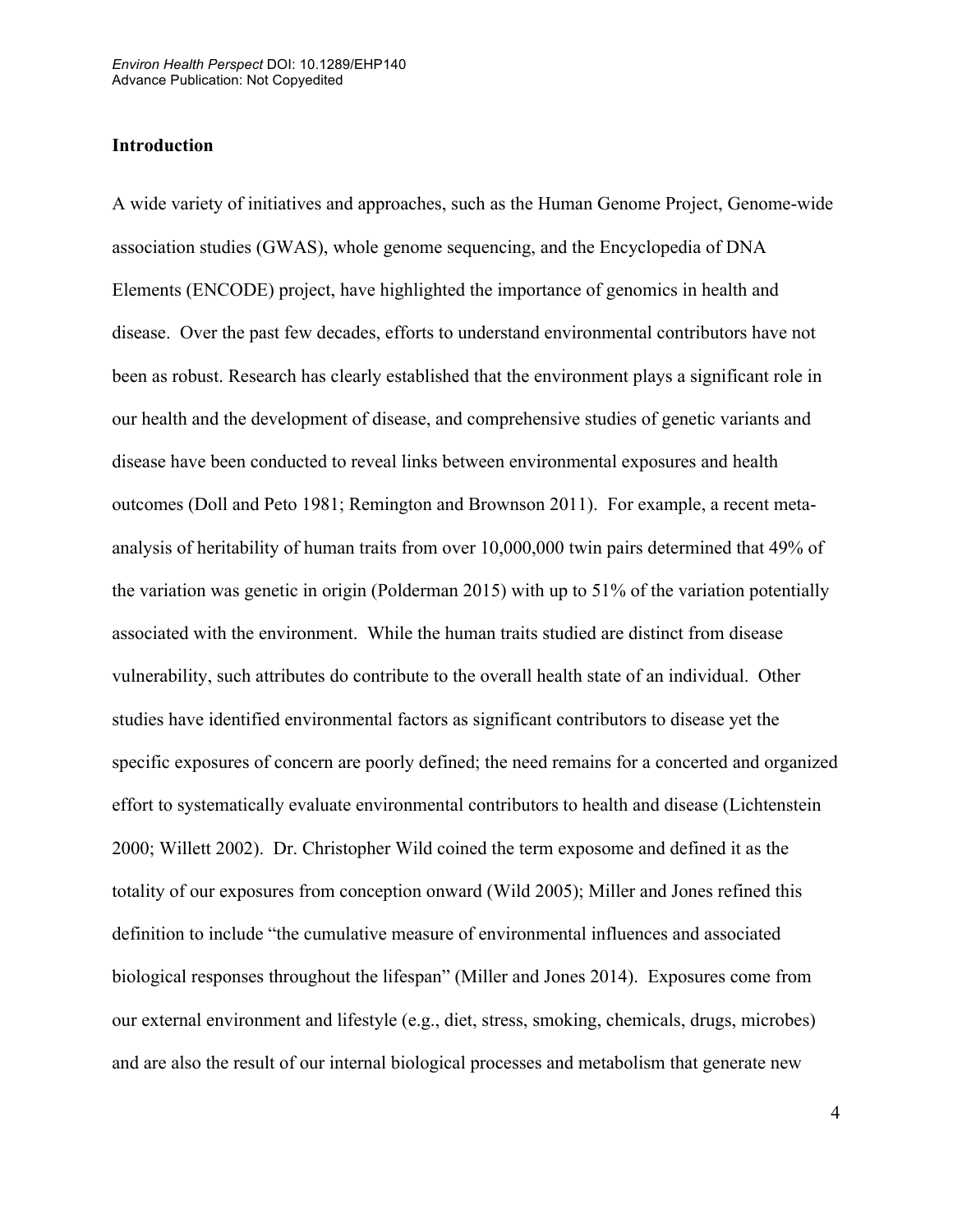biological intermediates (Rappaport and Smith 2010). Through understanding the internal processes in the context of external exposures, interventions can be made at both the individual and societal level to mitigate health risks (Smith et al. 2015). The study of the exposome provides the opportunity for the research community to develop and apply existing tools that allow a comprehensive evaluation of environmental factors that can be used in coordination with efforts to study genetic factors in health and disease. Complementary tools and approaches to study both the genetic and environmental factors that contribute to disease have the potential to revolutionize biomedical science.

From a human health perspective, we are mostly concerned with those exposures that are associated with adverse health outcomes. Thus, it is not the presence of the chemicals per se that is the concern, but how those chemicals are altering our biology. Such effects could include binding to macromolecules, inducing structural changes (e.g., DNA mutation, adducts, epigenetic modifications) and disruption of enzyme function, or damage via reactive oxygen or nitrogen species. Our bodies also possess a myriad of processes that work to mitigate the effects of the aforementioned actions. A complex DNA repair system works to correct the vast majority of DNA damage that occurs on a daily basis. Ubiquitination, autophagy, and proteolysis help process damaged proteins to allow for recycling of the building blocks. Therefore, the net effect of a particular exposure is the sum of the adverse effects from the insult and the body's attempt to repair or respond to the insult. One can define the former as the biological effect and the latter as the biological response. Together, the effect and response can be defined as the biological impact. The biological impact thus results from the exposure and ongoing attempt of the body to remain in a state of homeostasis. Through teasing out the proportion of the biological impact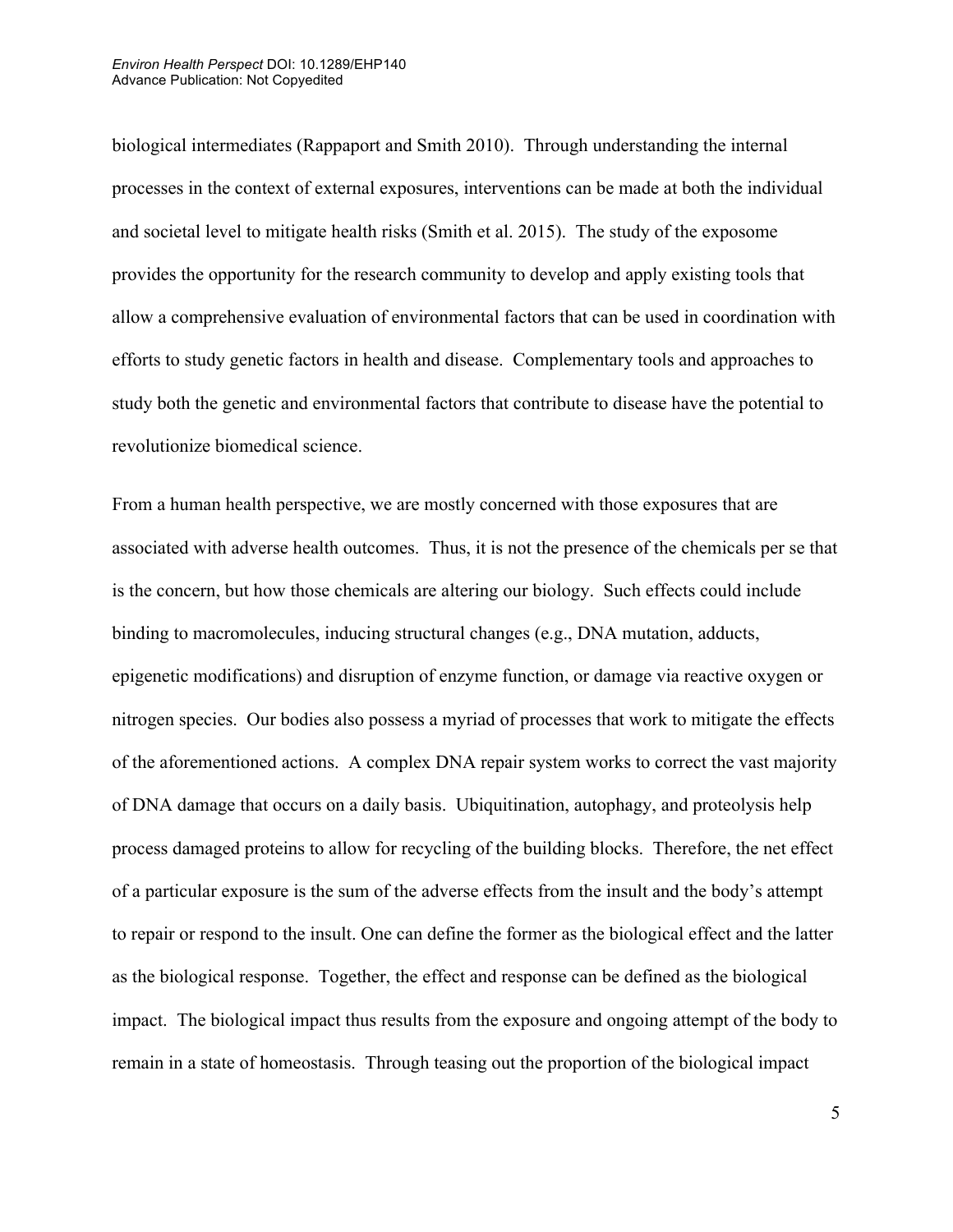due to non-genetic influences, the cumulative cost of this correction process could provide an important measure of the exposome.

Indeed, the level of resilience within an organism is key to maintaining health. Individuals who exhibit a high degree of resilience are able to withstand environmental insults with minimal effects to their health. The ability to respond in a resilient manner also impacts the biology of an individual. The biological impact could be considered to be outside the concept of the exposome if one takes the view that the exposome is exclusively focused on the chemical exposures and processes. However, if one views the exposome as an overarching paradigm for health and disease, the biological impact becomes a component of the exposome itself (Miller and Jones 2014).

Biomarkers of exposure, dose, response, and susceptibility were defined between 1987 and 1989 (NRC 1987), and have been extended and summarized by others (Sumner and Fennell 2007). In this paradigm, biomarkers are viewed on a continuum between markers of exposure and markers of effect, with markers of susceptibility spanning the continuum. The traditional definition being that a biomarker of exposure is a chemical, its transformation, reaction, or degradation product, or an adduct to a macromolecule derived from these chemicals or products. Markers of biological effect are established, for example, through comparison of case and control, target and non-target tissues, or dose- and time-to-response, where a correlation between the biomarker and biological effect can be demonstrated. Markers of susceptibility are commonly defined as the genetic factors that influence the body's sensitivity to a chemical but can also include biological factors such as age, nutritional status, and lifestyle; these markers help capture an individual's overall resilience to exposures. Markers of susceptibility are revealed through study designs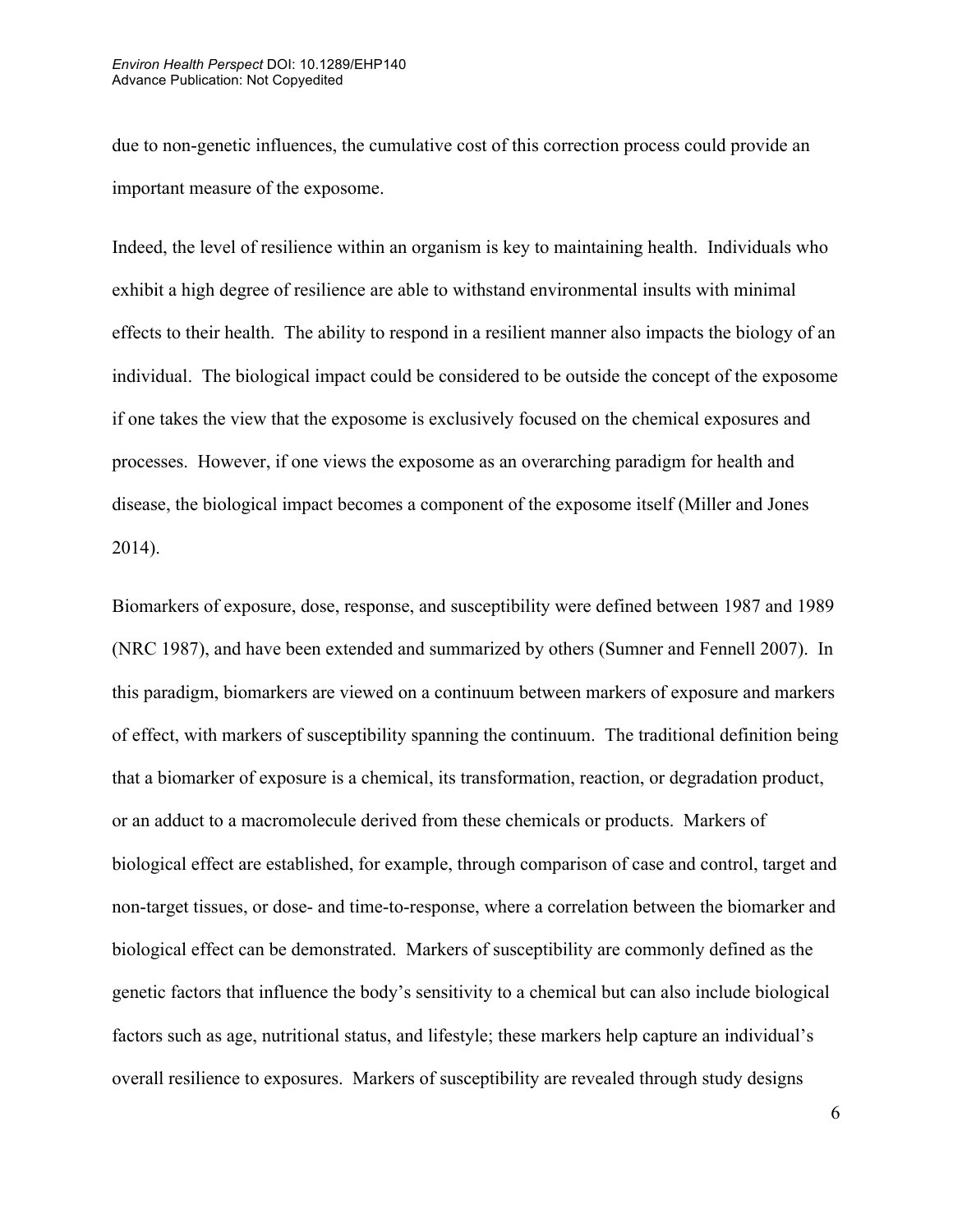using for example, sensitive and nonsensitive species, transgenic models or more recently, geneenvironment interaction studies on a GWAS/environment-wide association study (EWAS) scale (Patel 2013). Significant progress continues to be made in using molecular and analytical methods to measure biomarkers for linking exposure with health outcomes, and new approaches in exposome research will enable a more comprehensive and integrated analysis across the biomarker continuum.

Exogenous chemicals can cause thousands of perturbations to our bodies. However, from a health standpoint, we are most concerned with those effects that are most likely to disrupt our health. It is rather amazing that faced with altered temperature, activity, energy uptake, and psychological challenges, we can maintain a rather consistent blood pressure, weight, and body temperature. These key functions operate under a series of cooperative homeostatic mechanisms that sense alterations and respond in a way to minimize the change in the system. However, the goal of these systems is not always to return the system to exactly where it was before the challenge. This process of dynamic homeostasis has been termed allostasis, with the concept of allostatic load representing the cost of the cumulative correcting process. By capturing the wear and tear process on our bodies, allostatic load may provide a clinically-relevant means of measuring the biological response as it relates to the exposome. The concept of allostatic load has been cultivated within the stress research community (McEwen 1998; McEwen and Wingfield 2003). As defined, it may not provide exactly what exposome research needs, but it could be a model for a derivation that does provide the right metrics for exposome research. For example, telomere length and the epigenetic aging clock may be useful indices for assessing long-term wear and tear (Mitchell et al. 2014; Needham et al. 2013; Ornish et al. 2013).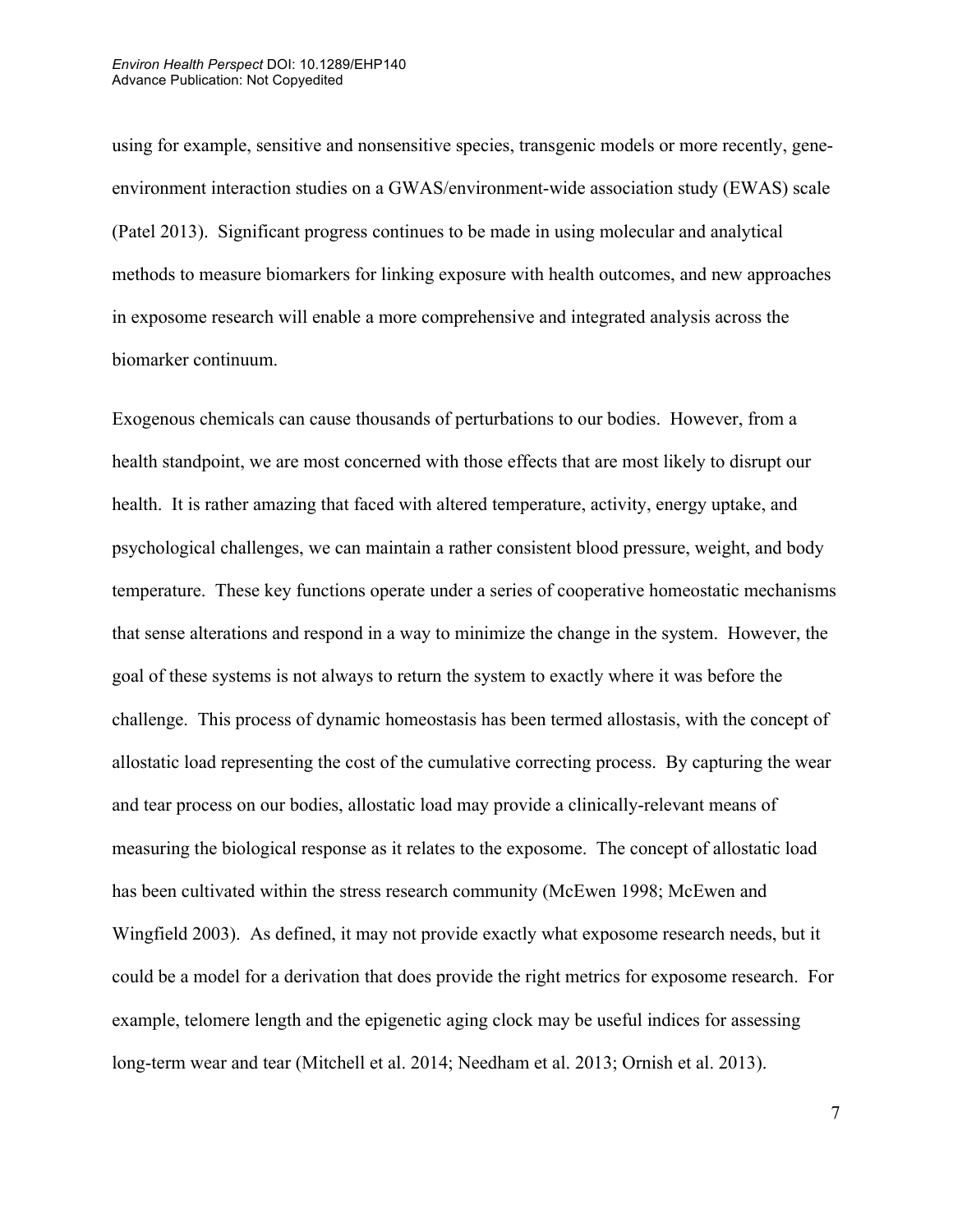Cumulative lifetime exposures ultimately impact health and disease outcomes but many of these exposures are short-lived and leave no long term chemical trace in the body. The biological response provides a means of identifying transient exposures through the molecular fingerprints left on the body. Changes such as telomere length, epigenetic modifications, and protein adducts may be able to provide a window into past exposures where no other measurement is available. Additionally, a purported challenge for the exposome is capturing life course exposures. Measuring everything all the time is a daunting task but in reality, this is not necessary. Snapshots in time where one sample can measure both surrogates of past exposures and current chemicals and their metabolites in the body make measuring the exposome a more achievable task. The specific targets (Table 1) that mediate the biological effects and response represent the subjects of investigation. Through our discussion, we will address the strategies for measuring the biological impact, what these measurements offer for exposome research and the overall advancement of health, and what initial steps are currently underway to measure the biological response.

## **Discussion**

## *Assessing Biological Impact*

From a scientific perspective we must consider the realistic ways in which we can assess the biological impact of exposures. Here, we discuss the potential sites from which to draw samples and review the technologies available to assess various biological alterations. Biological fluids (i.e., blood, serum, plasma) and excreta (i.e., saliva, feces, urine) collected with minimallyinvasive methods are ideal for sampling in clinical and epidemiological investigations aimed at understanding how the environment perturbs molecular, microbial, and biochemical pathways.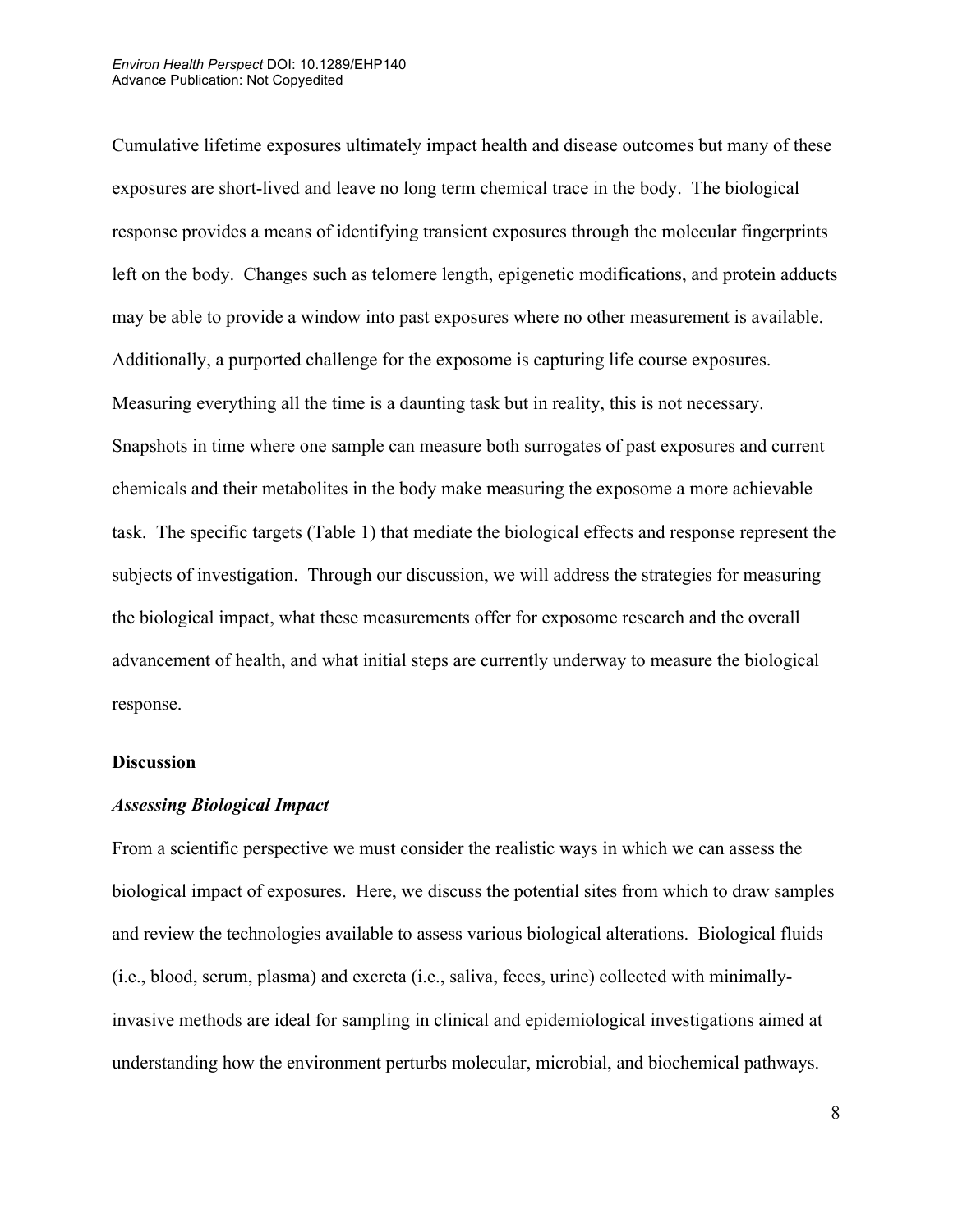Multiple sample types across relevant matrices for the various analytical methods need to be employed to arrive at the coverage of exposures and their impacts. Analytical methods have commonly been used to measure a wide range of parent compounds (e.g., metals, phthalates, minerals, drugs, chemicals) and their related metabolites. Just as important, questionnaires and other data collection techniques have been utilized to determine other sources of exposure, including indicators of stress, anxiety, or mental health that may also impact health. These biological specimens and other data collection instruments can be utilized to help reveal how exposures have altered the overall physiological and psychological status over time. Past examples include the use of traditional methods to determine the link between exposure and the formation of DNA adducts and health impact. Newer approaches are now being utilized: for example, the metabolomics of urine or microbial analysis of feces as methods to evaluate the metabotype (i.e., the overall biochemistry) or microbial populations of an individual at any point in time, and to determine how those are related to measurements of exposure. Revealing which factors (e.g., metabolites, proteins, microbial populations, DNA adducts, cytochrome P450s) are most critical for defining the state of disease or dysfunction, and the correlation with factors of exposure, will provide a means to develop intervention strategies.

With the increasing availability of omics technologies and continually developing database resources such as the Kyoto Encyclopedia of Genes and Genomes database, perturbations to the molecular system can be identified to show disturbed pathways that may be indicative of disease (Kanehisa and Goto 2000). While investigations with samples derived from epidemiological and clinical studies will provide us with biomarkers and mechanistic insights through pathway mapping, it is important to correlate these findings in other tissues. In some cases this will be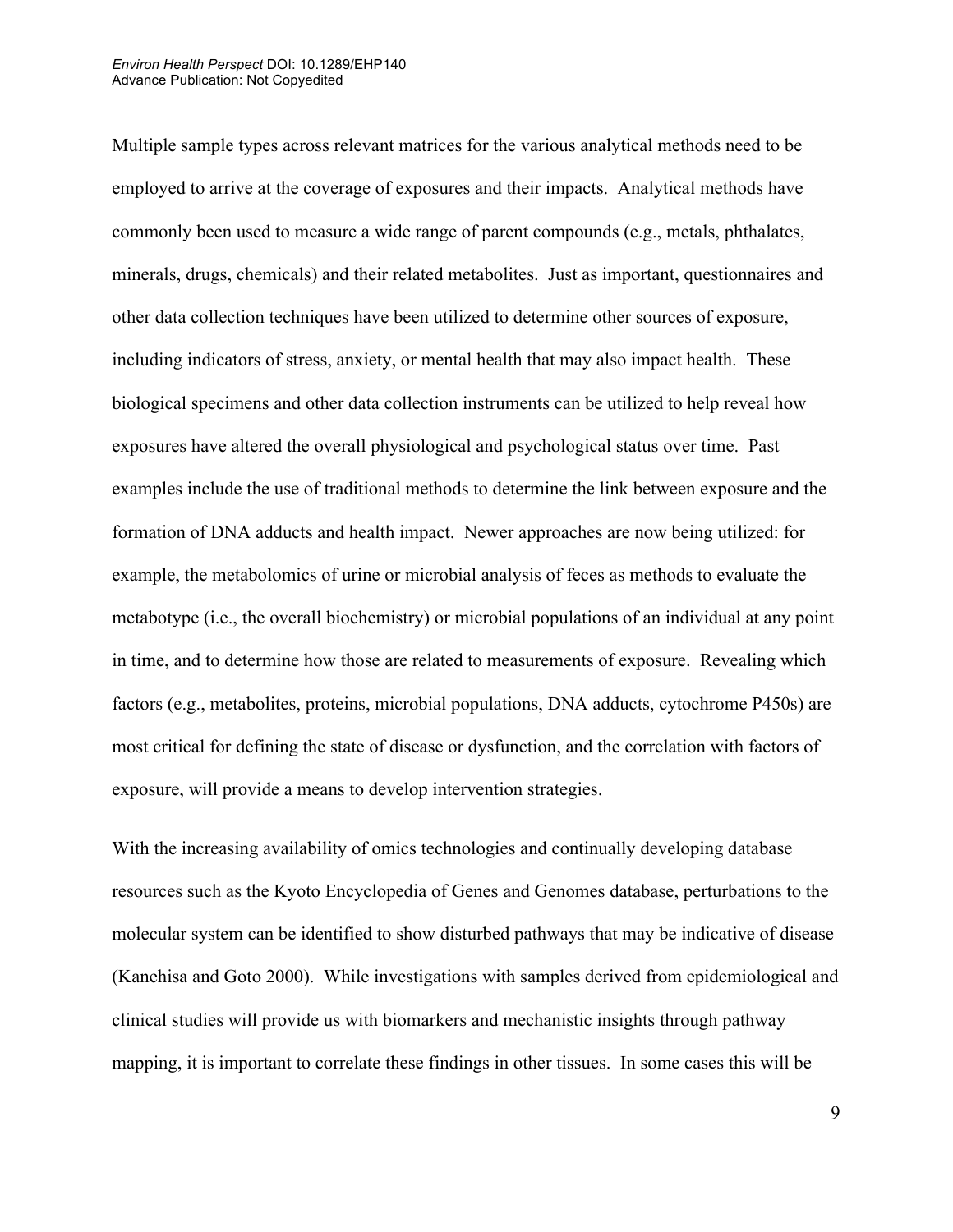accomplished through biopsy samples, where measurement in fluids/excreta and other tissues can be compared. However, it is also critical to obtain the biological fluid, sample and excreta from dose- and time-to-response studies using experimental model systems to gain detailed mechanistic information. Dose-response studies in animal, cellular and tissue models facilitate the comparison of subtle alterations at lower concentrations with the more robust changes seen at higher doses. These laboratory models can reveal targets and susceptibility factors through concentration-response studies. As low-dose exposures are often difficult to identify in human subject investigations due to matrix effects (i.e., unexpected reduction or enhancement of the analyte response due to other components in the sample), this provides a way to determine lowdose marker profiles to validate in human subject investigations and discern previously unknown exposures and their related effects.

## *Technologies*

With the increasing availability of high throughput techniques, the revolution of omics-based approaches, and enhanced capabilities in bioinformatics and mathematical modeling, we are positioned to simultaneously capture and model information for a wide range of exposures, and how these exposures individually and cumulatively correlate with the impact on biological pathways (Vineis et al. 2009; Vlaanderen et al. 2010). The biological responses from exposure create the physiological state of an individual at any given time and define the conditions under which a new exposure could initiate disease. Table 2 highlights some of the major technologies that are currently being deployed in exposome research with a focus on those that assess aspects of the biological impact. It is expected that significant advances in these and new technologies will continue as exposome research moves forward. The field would be wise to not commit to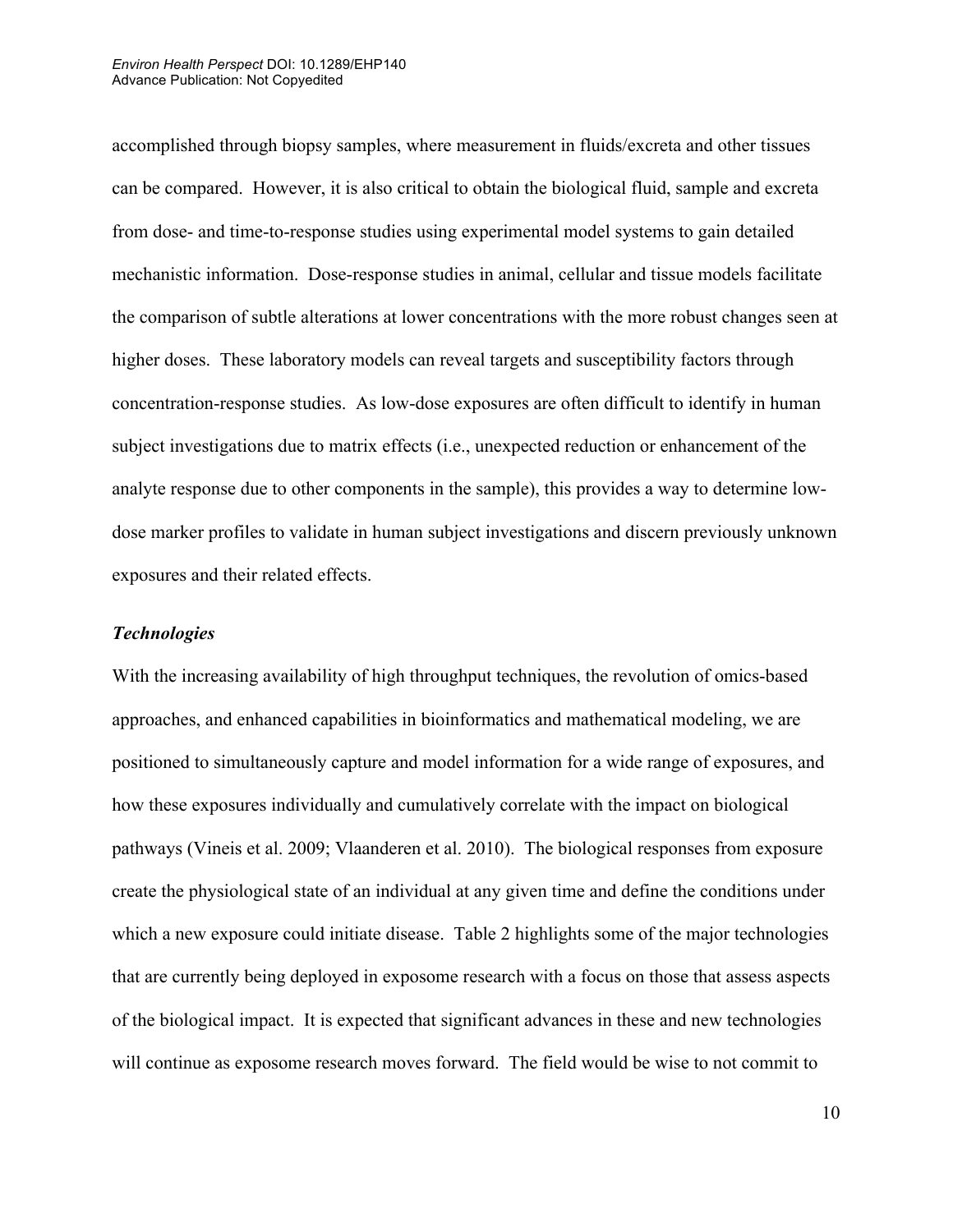#### *Environ Health Perspect* DOI: 10.1289/EHP140 Advance Publication: Not Copyedited

any particular approach at this point, but rather keep abreast of technological developments and continually test and adopt those approaches that most accurately assess the biological impact of exposures. However, some technologies are primed for integration into exposome studies and should be prioritized in current research. Although it is beyond the scope of this commentary, it is worth noting that the continued development of bioinformatics approaches and databases to capture the massive amounts of data currently being generated will be key to linking exposures to biological responses and disease outcomes. Bioinformatic needs for exposome research were addressed by a separate working group and will be highlighted elsewhere. Here we describe some of the current technologies available and propose guidelines for choosing the most relevant assay and a few recommendations of tools that serve as starting points to measure biological effects.

*Technologies in common clinical use.* A number of technologies are currently available that will allow for biological phenotyping and determination of physiological state from the sample types described above. More traditional endpoints such as clinical chemistries and hematological assessments are clinically informative, highly automated and inexpensive. Further, there are a variety of clinical tests that are used less routinely that provide greater depth of characterization of a biological state including measurement of endocrine hormones and enzyme assays indicative of specific disease states. For example, accepted clinical practices for diagnosing Cushing's syndrome, a disorder of the adrenal glands, take a standard approach with recommendations for an initial screening test and further validation through additional tests (Nieman et al. 2008). Although important for treatment, a diagnostic approach to diseases through these methods does not allow for the identification of upstream targets in the biological response through which a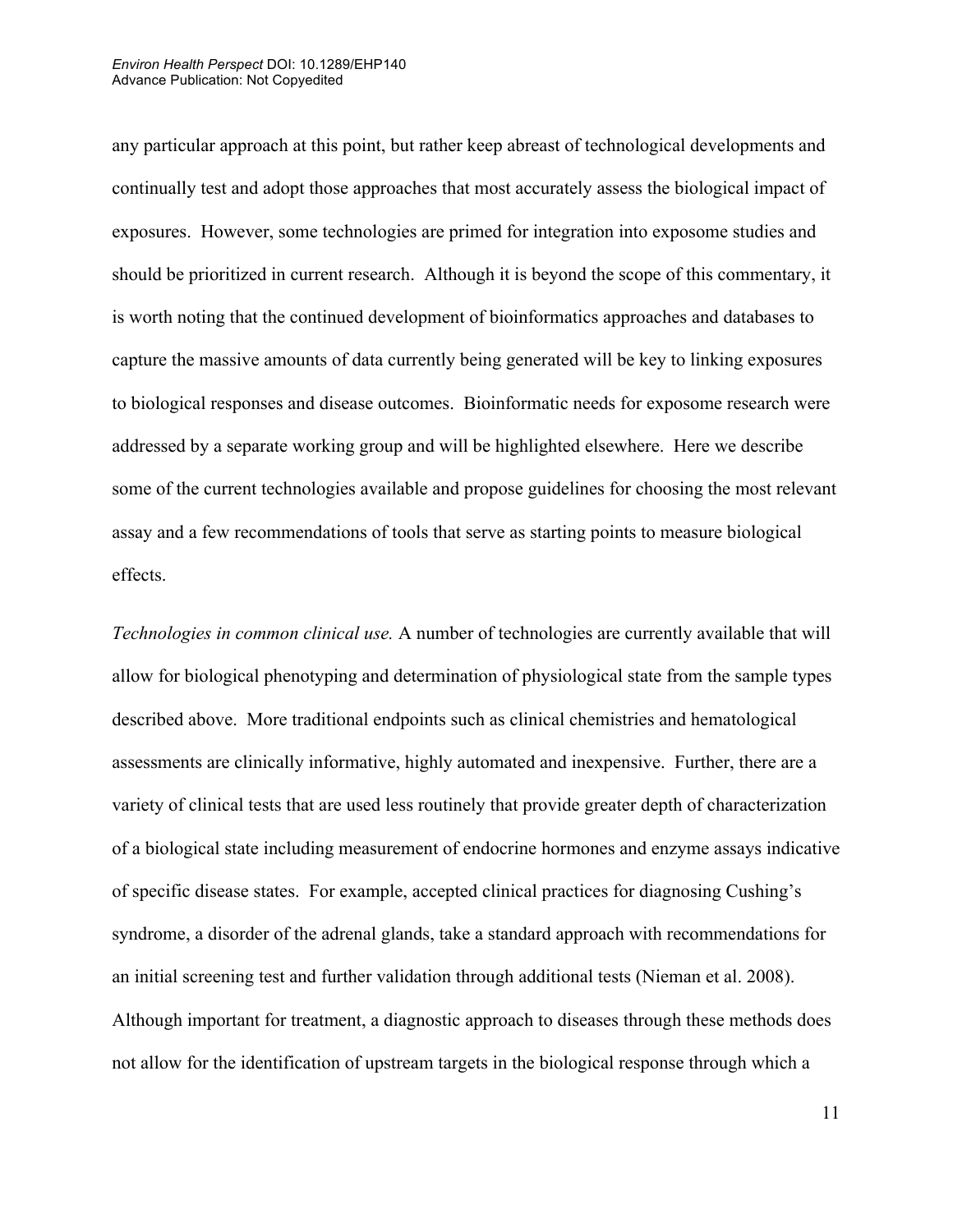preventive intervention could occur. A large, yet incomplete list of these tests is available from providers (e.g., LabCorp 2015). The challenge with these less routinely used tests is that they are typically low throughput and quite costly. Hence, alternative means of determining physiological state using omics-based approaches would be ideal. Along these lines there has been success in characterizing different molecular biological domains using samples obtained through minimally invasive procedures. Although records of these clinical measures can be useful in establishing disease state or selection of a research population, these measures should be combined with more comprehensive indicators of biological impact, such as epigenomics, DNA adduct formation, cytokine panels, or metabolomics in efforts to understand the exposome.

*Genomics.* As mentioned, genetic predisposition to biological impacts of the exposome is a critical aspect of understanding the effect on health and disease. While full-genome sequencing is now possible, the price, storage, and computational efforts necessary preclude this as a main source of genomics data for epidemiological studies. Instead, many SNP-based arrays are now available that can query anywhere from 500,000 to 5M SNPs (single nucleotide polymorphisms) at a time. Data from these genome-scale measurement tools can be used to "impute" genotypes across the genome for most ancestral populations, assuming the proper match of array design and population. While these are now standard and relatively affordable, several specialized subset arrays are now available for a much lower cost and greater scalability. These query genetic variation in only the subset of genes in the genome related to a particular mechanism, such as a "metabochip" that measures SNPs in genes known to code metabolically-relevant proteins, an "immunochip" that covers immune-related genes, etc. Characterization of the genetic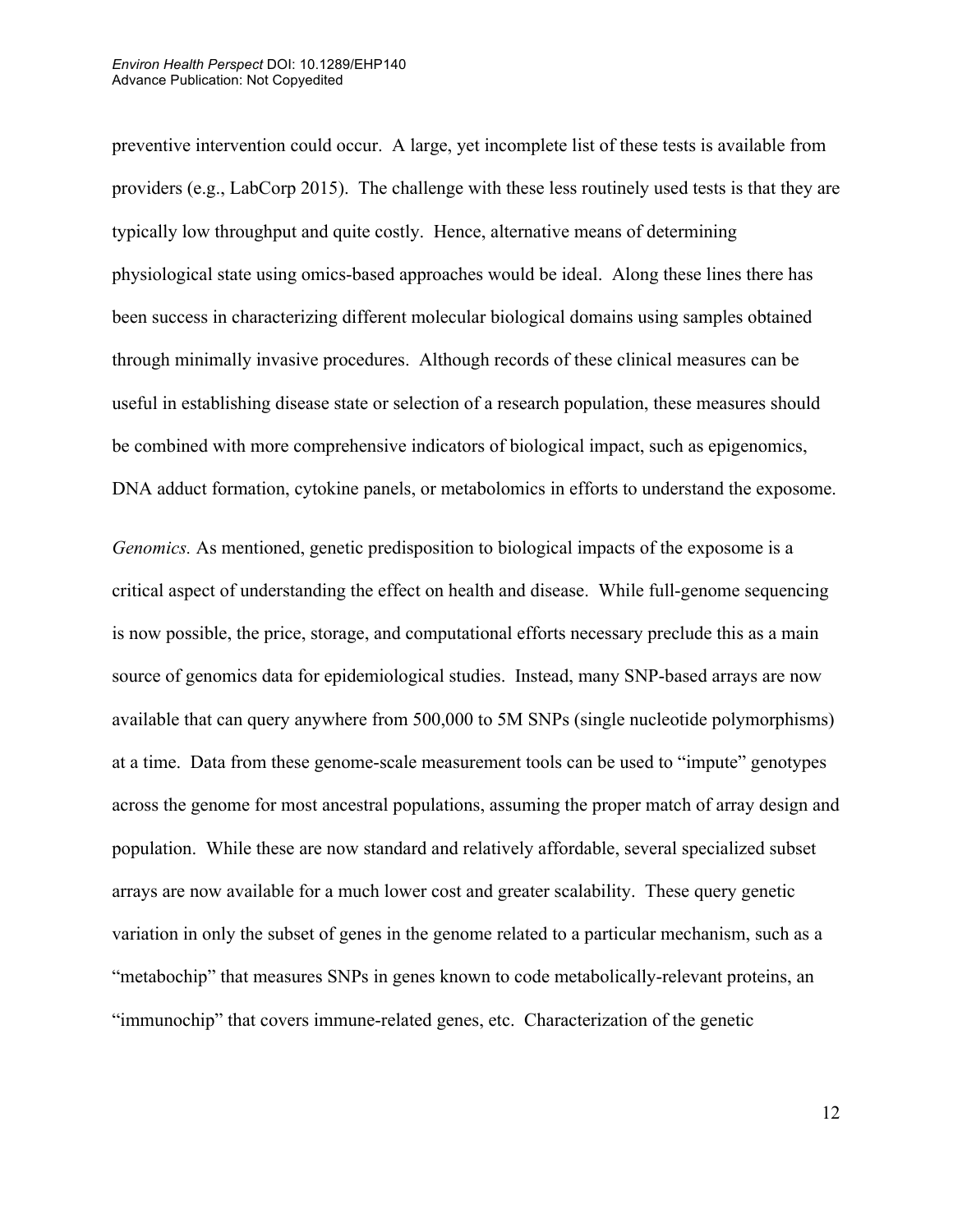background provides a baseline from which to understand gene-environment interactions or environmentally-related biological perturbations.

*Epigenomics.* Epigenetic marks, such as DNA methylation and histone modifications, are known to be modifiable by exogenous and endogenous environments (Ho et al. 2012). The majority of epidemiologically useful epigenetic measurements consider DNA methylation, although other epigenetic marks such as histone modifications and chromatin structure are possible to measure when large amounts of fresh tissue are available. For DNA methylation, several genome-scale assays are currently available that query methylation at specific CpGs across the genome. Some are highly biased towards promoters, while others include non-promoter and inter-genetic regions that have been previously shown to harbor differences in methylation between tissue types or disease states and are thus potentially biologically relevant in populations. The most affordable and commonly used of these assays is the Illumina Infinium 450K DNA methylation array that queries over 450,000 CpGs as well as non CpG SNPs from which DNA barcoding and ancestry estimation are possible. The recently released Illumina Methylation EPIC BeadChip offers an 850K DNA methylation array, allowing increased throughput while minimizing cost. High-throughput full genome sequencing approaches to measure DNA methylation are also dropping in price and surely on the horizon for epidemiologic scale in the future, but currently face the same constraints as whole-genome sequencing mentioned above. Reduced representation bisulfate sequencing (RRBS) offers another less costly alternative to full genome methylation profiling with 2 million sites across a representative sample of the human genome.

More notable findings that suggest epigenomics may be helpful in characterization of biological state include signatures associated with "molecular age", heart disease, cancer, chronic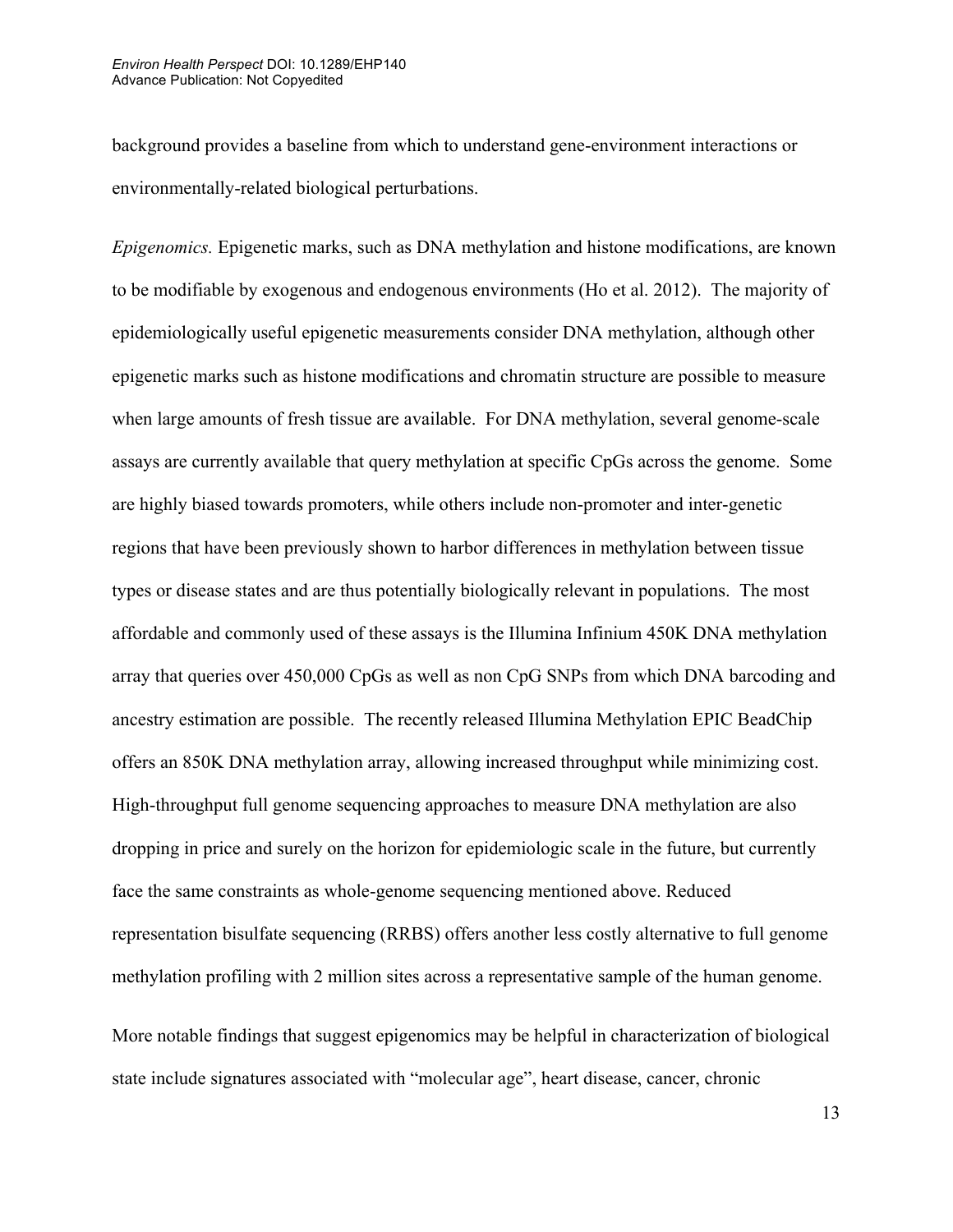#### *Environ Health Perspect* DOI: 10.1289/EHP140 Advance Publication: Not Copyedited

inflammation, diabetes, and a number of other chronic diseases (Ghantous et al. 2015). Research indicates that epigenomics has particular utility for picking up on early-life exposures occurring in key developmental windows. A historic example is the Dutch Hunger Winter cohort where offspring of undernourished pregnant mothers had different epigenetic profiles than siblings born before or after that period and increased risks of certain conditions (Heijmans et al. 2008; Lumey et al. 2007). Environmental exposures have demonstrated impact on epigenetic signatures and development of diseases such as cancer (Jaenisch and Bird 2003). A long-term vision for exposome research would be cataloguing the epigenetic impact of various classes of chemicals. This could ultimately facilitate our understanding on which transient, short-term exposures have occurred that other biomarkers cannot currently pick up.

*Transcriptomics.* Chemical exposure can drive changes in RNA expression through activation of signaling pathways. Such chemical-associated changes in expression have been characterized quite extensively in animal models and human in vitro systems. A few studies have investigated biological states in blood using transcriptomics while others have used transcriptomics to characterize the biological state of the microbiome. In one study on the impact of in utero exposure to arsenic, transcript profiles indicated potential long-term health impacts on immune function for the exposed infants (Fry et al. 2007). Although analytical challenges remain, geneexpression profiling offers a window into estimating the genetic and environmental influences on transcription and downstream disease processes (Gibson 2008). Two technologies for transcriptomics are primarily used; hybridization-based microarrays are the first generation technologies and a second generation technology called RNA-seq employs next-generation sequencing technologies to characterize the transcriptome at nucleotide-level resolution.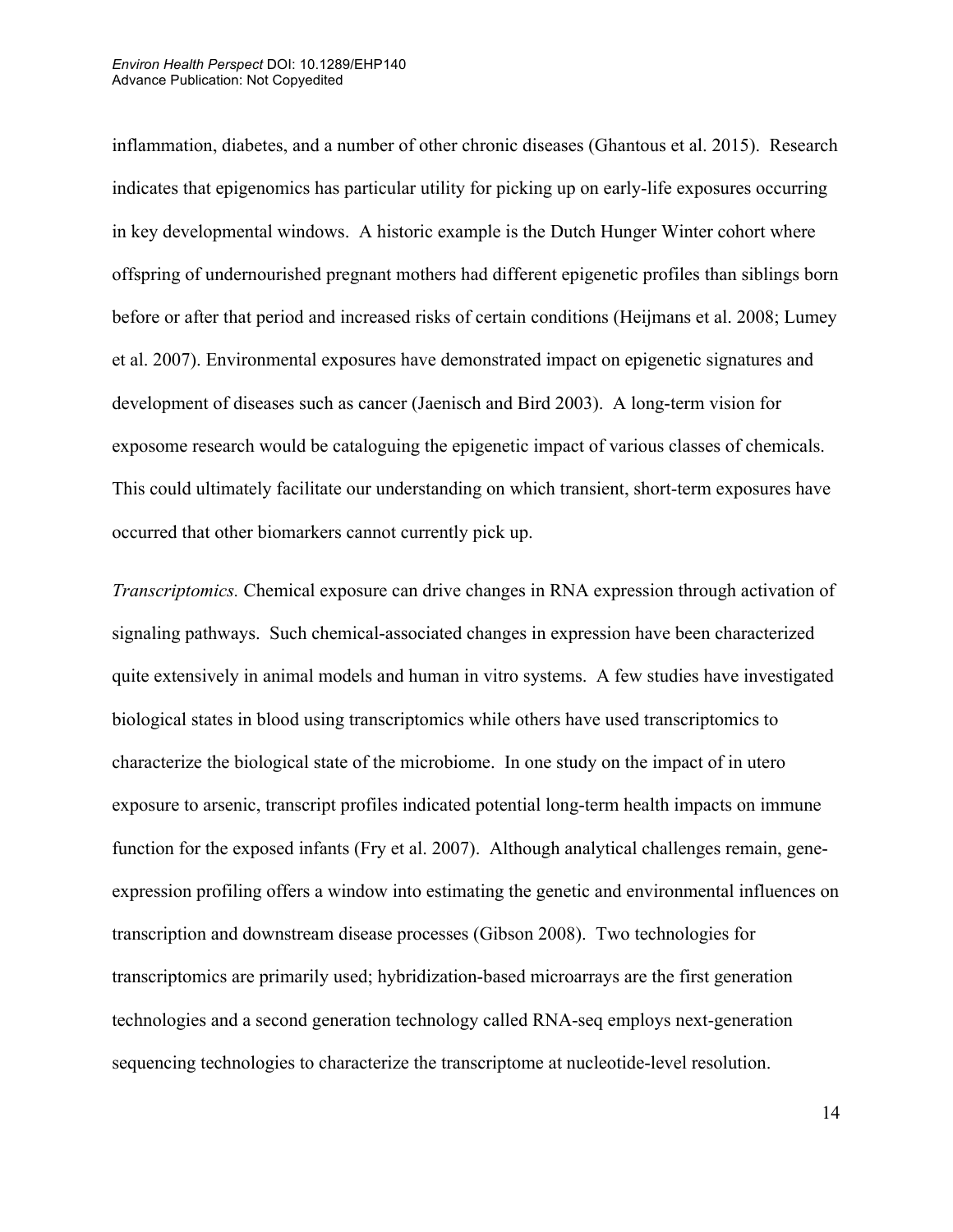*Proteomics.* Exposure to environmental chemicals often elicits a change in cellular signaling which is carried out in part by changes in the post-translational state of proteins (e.g., ubiquitin, myristoylation, glycosylation, phosphorylation, nitrosylation, acetylation, methylation, hydroxylation). Further, impacting these signaling pathways by chemical exposure gives rise to changes in protein abundance that are secondary to changes in the transcriptome. The global effects on the proteins of the cell are referred to as proteomics. A number of omic-scale technologies have emerged in recent years that provide quantitative and qualitative characterization of the proteome. Two basic approaches have emerged in proteomics that are based on soft ionization mass spectroscopy and antibody microarrays. Proteomics technologies have been previously used to evaluate serum, saliva, feces and the microbiome. Depending on the disease process of interest, proteomics may be a useful indicator of the biological impact of exposure.

*Adductomics.* Reactive chemicals will often covalently bind to endogenous macromolecules such as DNA and protein. Adduction of these macromolecules have the potential to alter their function leading to alterations in the biological state of a cell, tissue or organism. Due to the long half-life of some of these adducts they have been used as an indicator of chemical exposure (Rappaport et al. 2012). Detecting DNA adducts in a given tissue can be suggestive of an individual experiencing a high level of exposure, the body's inability to properly respond to an exposure or some combination of both (Poirier et al. 2000). The technologies that are employed in adductomics are similar to those used in metabolomics and proteomics (Balbo et al. 2014). Blood adductomics has been employed extensively in exposure assessment however adductomics approaches using saliva samples are also employed to evaluate chemical DNA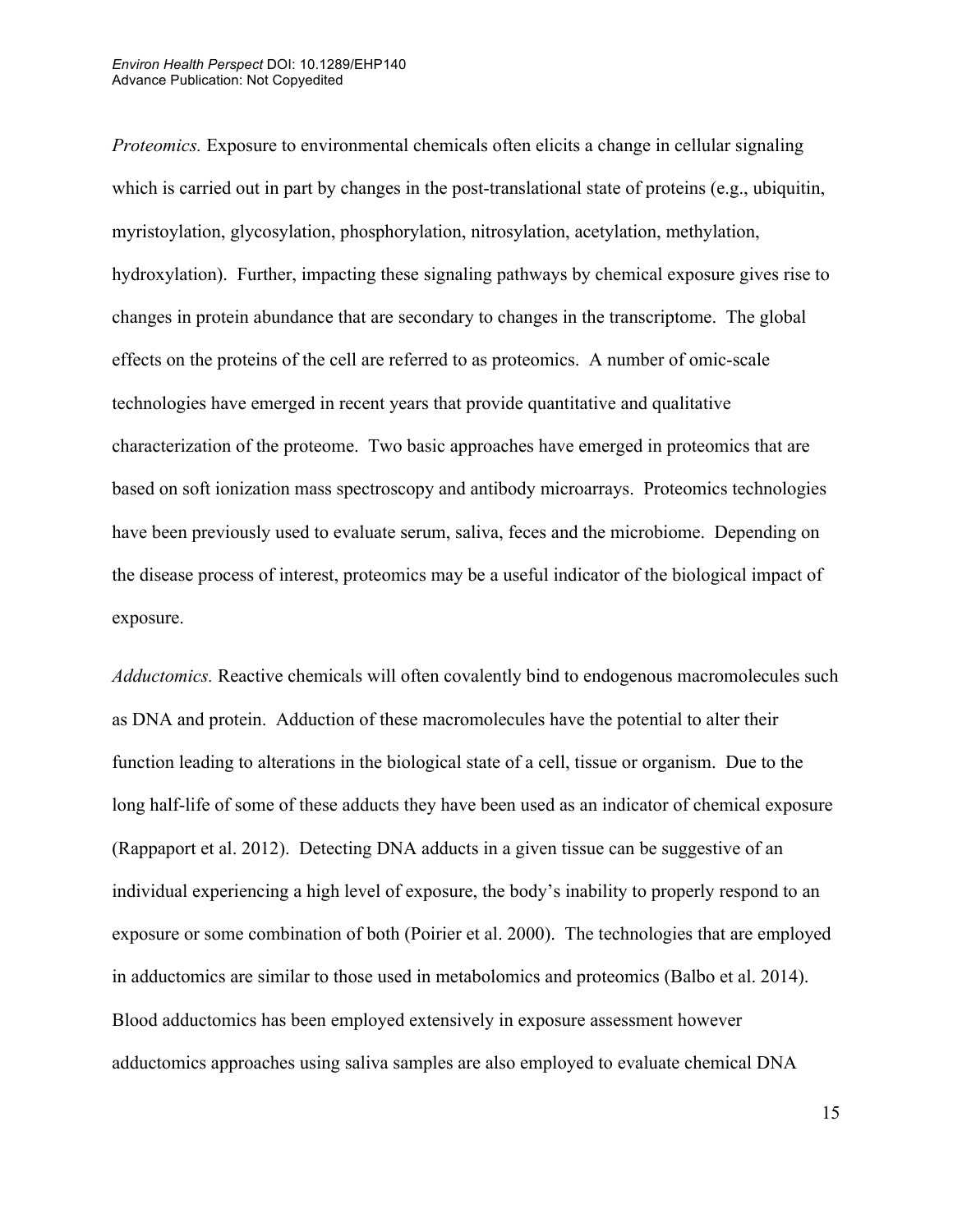binding. Due to the health implications of DNA and protein adducts, adductomics is one technology with immediate utility for measuring biological effects.

*Metabolomics.* Metabolomics involves the study of the low molecular weight complement of cells, tissues, and biological fluids and excreta. NMR, chromatography, and mass spectrometry methods are used to detect signals for metabolites that define the metabolome. Additionally, researchers recently demonstrated the reliable quantification of chemicals through highresolution metabolomics (Go et al. 2015). The Human Metabolome DataBase (HMDB) provides information on 10,000 endogenous and exogenous metabolites, their pathways, and their potential relevance to disease (Wishart et al. 2007, 2013). There are a variety of subdomains of metabolomics that focus on characterization of different metabolite domains including lipidomics and glycomics. Metabolomics also provides a means to assess pathways impacted by different microbial species (16S rRNA sequencing) and functional categories (metagenomic sequencing) of microbial diversity present. Given the broad coverage metabolomics provides, it is primed for utilization in large population-based studies characterizing exposures and particularly for measuring biological impact (Athersuch 2016; Su et al. 2014). Metabolomics lends itself to broad characterization of disease pathways, allowing for assessment of pathway perturbations that may be an early indicator of initial disease processes. An eventual outcome of this understanding would be the ability to alter that process early enough to change the individual's health trajectory.

*Functional assays.* A variety of functional assays are on the market that can help assess cytotoxicity, apoptosis, DNA repair capacity, etc. across various instrument platforms. High content screening assays are one example of a relatively new tool with high throughput potential.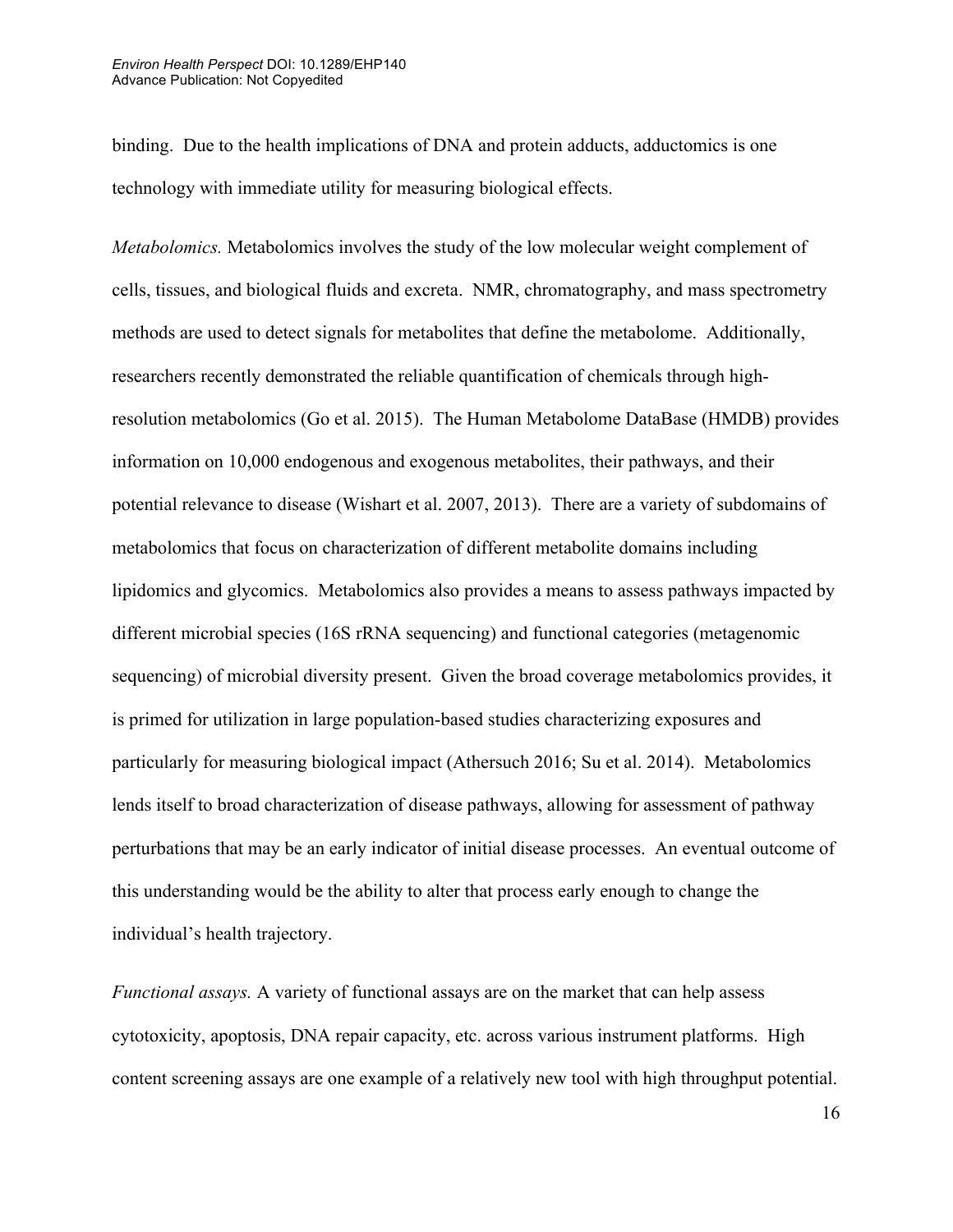High content screening allows for the development of specific cellular assays to screen a range of chemical compounds for toxicity indicators. Due to the versatility of this platform, multiple cellular endpoints can be targeted such as neurite length, neuronal morphology and cell viability for specific neuron types. Chemically Activated LUciferase gene eXpression, or CALUX, bioassays are highly sensitive and reliable high throughput screenings to test receptor activity in various mediums including soil, drinking water and serum or plasma from human blood. The activation of various receptors can be analyzed including the estrogen, androgen, glucocorticoid and aryl hydrocarbon (Ah) receptors in human or mammalian cells (Brouwers et al. 2011; He et al. 2011). Similarly, high-content imaging can be employed to measure a host of receptor-based activities, from receptor translation, G-protein signaling, to ion channel activation.

The Tox21 initiative through the National Institutes of Environmental Health Sciences (NIEHS) is an example of the utility of these screening tools for the assessment of thousands of chemicals across multiple assays (Tice et al. 2013).

## *Guidelines for assay selection*

Of the listed technologies in tables 1 and 2 and those described above, the question remains how does one choose the most relevant assays to assess biological impact in exposome research. Although this should continue to be an evolving conversation, there are a few questions that can be used as guiding principles. 1) Is there a disease outcome of interest and what is known about the pathology? Assay selection can be guided by known mechanisms and/or pathways of a particular disease in order to better assess the potential role of environmental influences. If disease pathology is well-characterized for a particular tissue this may facilitate the development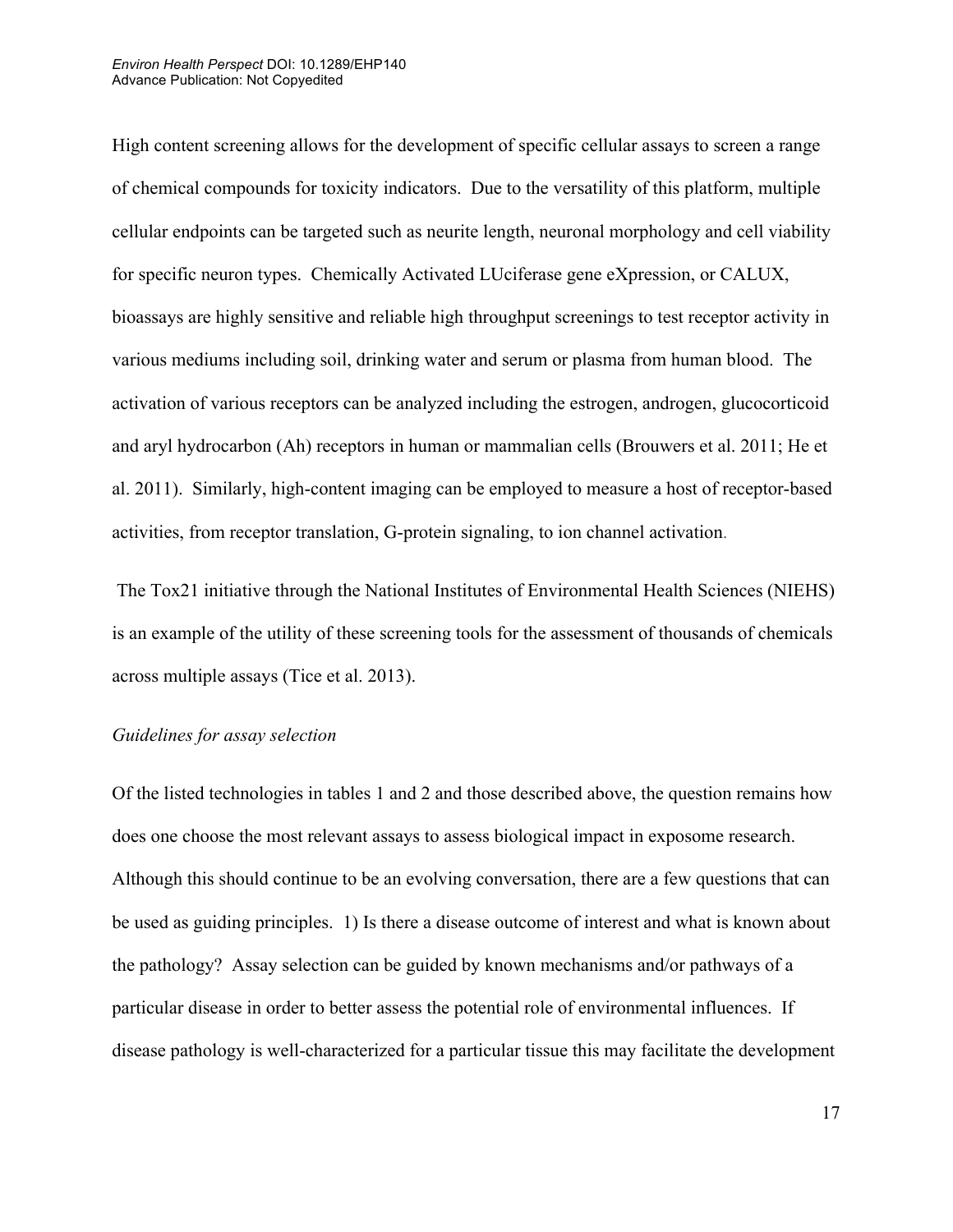#### *Environ Health Perspect* DOI: 10.1289/EHP140 Advance Publication: Not Copyedited

and use of a new assay for screening environmental exposures and disease pathways. Even though the impact of complex exposures on disease pathways is poorly understood, the wealth of information available regarding disease processes should be utilized to maximize our ability to characterize the biological response. 2) For the outcome of concern, is there a suspected influence? For example, reproductive and developmental outcomes may be more likely to have an epigenetic component. 3) Are there known biomarkers already measured in the population of interest and does this inform what further screening should be done? If the prevalence of a particular inflammatory biomarker or chemical, for example, is high in a population subgroup, this can direct screening for related biological markers or suggest functional assays for a particular class of chemicals or target tissues. 4) Is not much known about the complex exposures within a population? If yes, then an approach such as metabolomics would allow for pathway analysis and general screening to identify leads for further inquiry.

## *Current directions for measuring the biological response*

One of the challenges with assessing biological impact is determining which alterations are due to particular exposures or combinations of exposures. Integrating biological response measures with questionnaire data or real-time exposure monitoring tools will help elucidate the exposures linked with a particular biological impact. Approaches that are amenable to pathway analysis and network construction can help create models that are grounded in biology. Such approaches allow convergence of data from multiple platforms. Cross-omics informatics tools are being developed and investigators interested in the exposome should draw upon these efforts to develop models that can communicate with other datasets (Vlaanderen et al. 2010). For example, if new exposome-based networks can build upon existing frameworks used in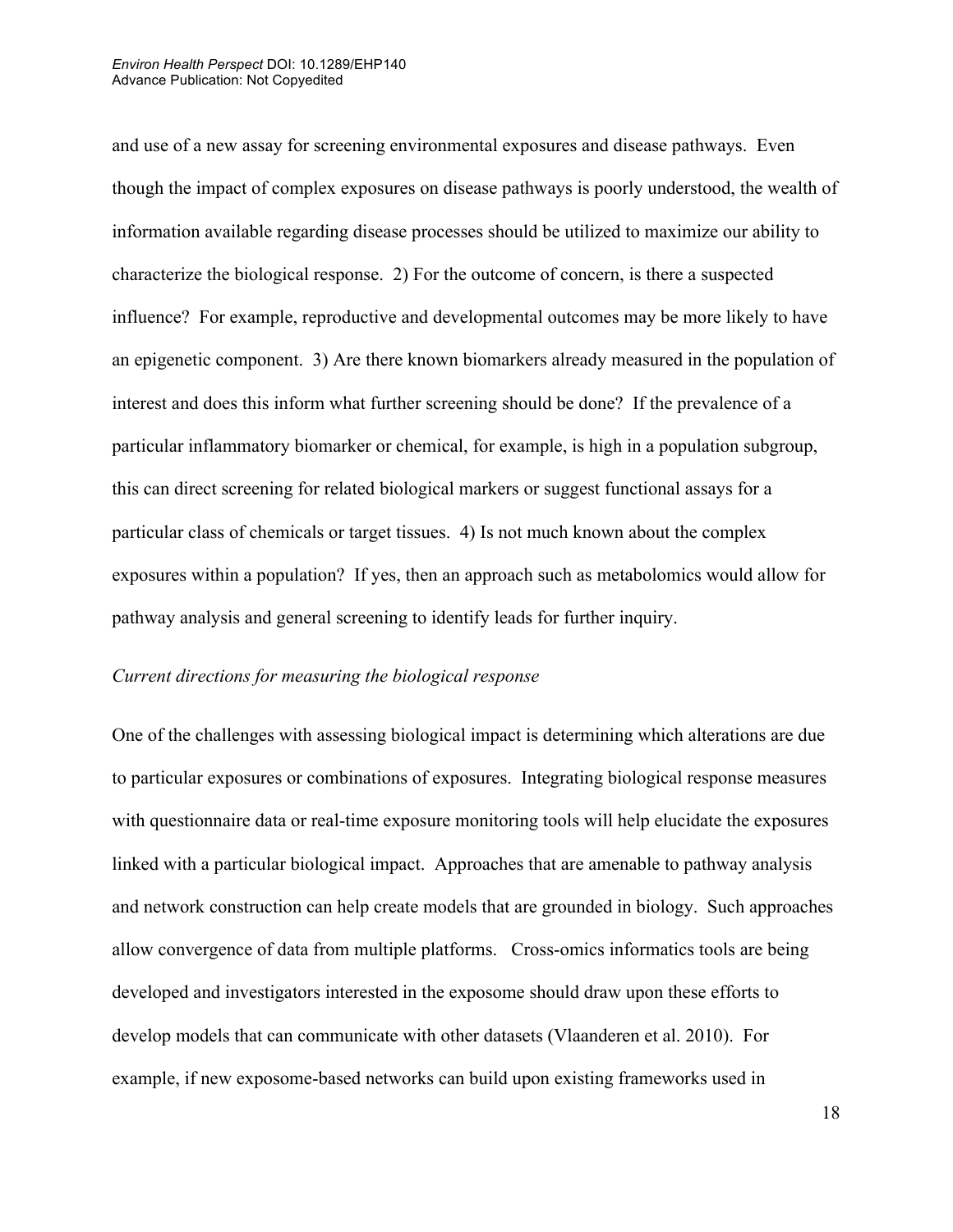epigenetics or proteomics, once exposure-related data is acquired it can be readily integrated into existing models of health and disease. Additional challenges remain in determining the biological impact of exposures across time (e.g. chronic, sporadic or single time point exposures). Through integrating biological response measures with other exposure assessment tools such as real-time monitoring devices and questionnaire approaches, we can better understand exposure patterns and variability in biological response across time.

A recent initiative under NIEHS will serve to promote and facilitate the use of established biological response markers in children's environmental health research. The Children's Health Exposure Analysis Resource (CHEAR) serves as a structure to facilitate evaluation of the earlylife exposome (NIEHS 2015). In addition to a coordinating center and data repository, analysis and science center, CHEAR has six laboratory hubs that provide consultative and analytical services across targeted, untargeted, and biological response research cores. Developmental cores within the hubs offer an opportunity to explore and validate emerging techniques and markers of biological impact, including omics approaches for pathway analysis.

The biological response resource cores offer a wide range of expertise. A few highlights include assessment of epigenetic changes, gene expression, redox status, DNA damage, immune response, psychosocial stress, and mitochondrial function (NIEHS 2015). Although each core in the hubs functions independently, the hubs are highly integrated with opportunities to link data across resources. As CHEAR progresses, there will naturally be growth in the biological response resource cores as new markers are validated. The synergy across CHEAR offers the potential to advance techniques for measuring and understanding the early-life exposome.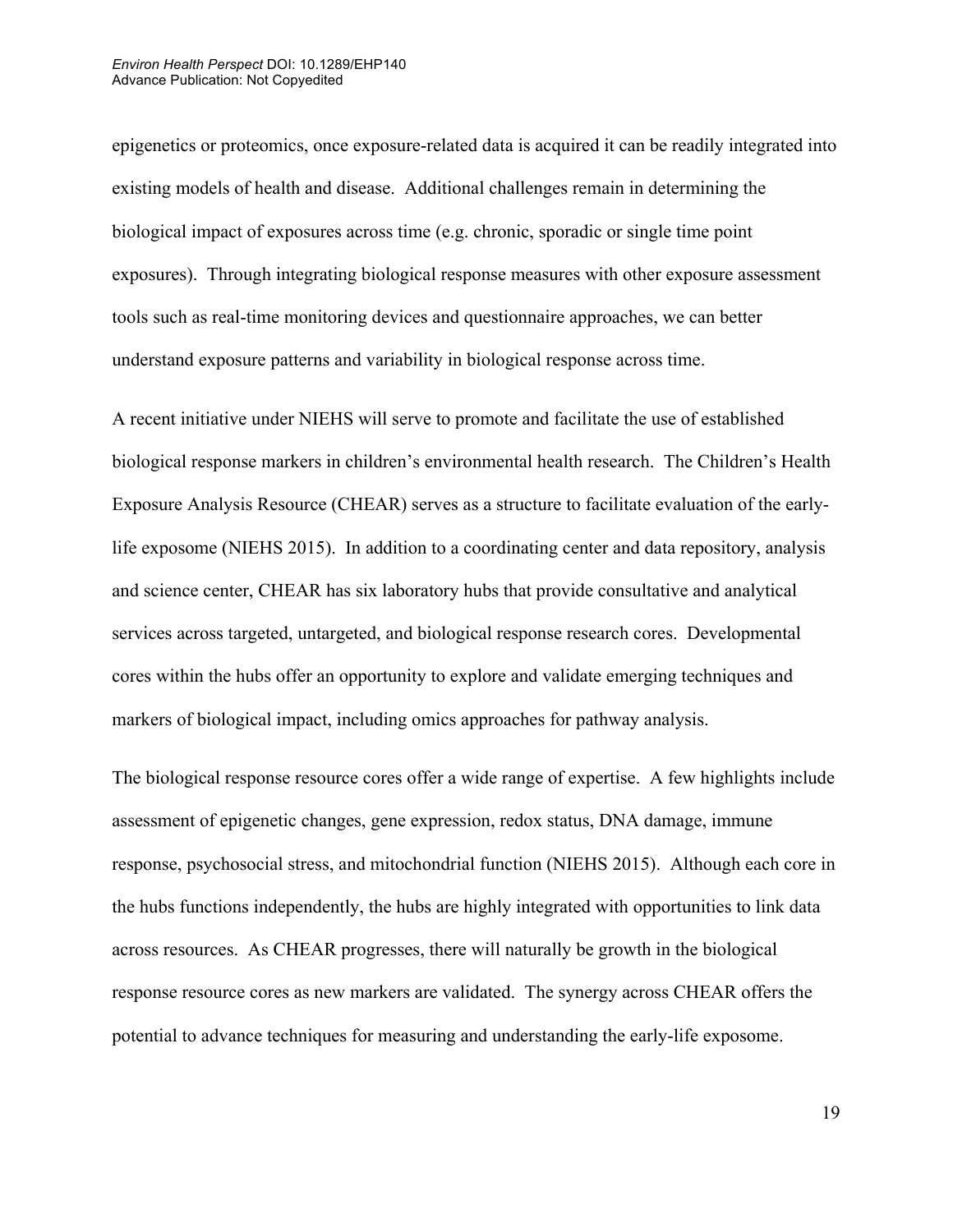## **Recommendations**

The exposome is continuing to gain traction within the research community. By attempting to capture the impact of complex environmental exposures, the concept of the exposome could be expanded. Specific patterns of exposures could be linked to specific biological responses such that historical patterns of exposure may be assessed. These responses encompass the initial interaction of compounds with molecular targets as well as the alteration of pathways and systems.

The following recommendations are suggested to advance exposome-related research as it relates to biological response:

**Recommendation 1. Include the biological impact of exposures in analyses of the exposome.** Aspects of biological response have not always been included in the concept of the exposome but are essential to identify which exposures are biologically important.

**Recommendation 2. Biological effects should be evaluated from a systems- and pathwaysbased perspective rather than focusing on singular biological targets.** This will require highthroughput approaches and advanced bioinformatic solutions as noted in recommendation 4.

**Recommendation 3. Demand reasonable and biologically-feasible explanations of contributors to disease.** One of the advantages of the exposome approach is that one has access to biological data, exposure data, and health outcomes. This makes it possible to go beyond simple associations to more complex models that include the biological components important to understanding causal pathways.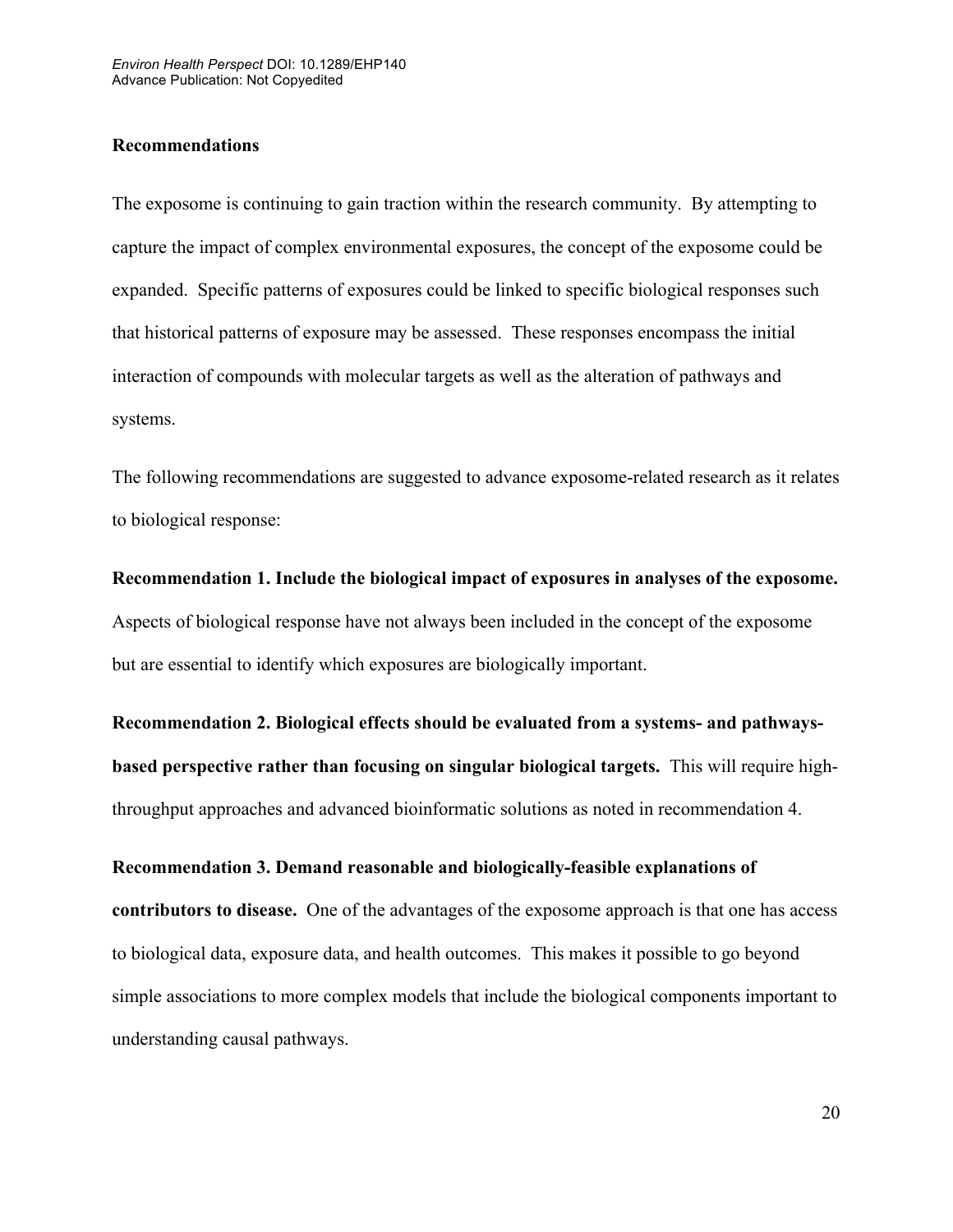**Recommendation 4. Develop bioinformatics approaches that link exposures with biological responses and disease outcomes.** The exposome will be represented as multifactorial variables. This will require sophisticated informatics approaches.

## **Recommendation 5. Development of databases or coordinating centers (need language**

**standard for exposures).** The massive amount of data and complex unifying models will require collaborative data storage, access, and analysis. This could take the form of open-source programs and tools combined with controlled data archiving.

## **Recommendation 6. Provide guidelines for sample collection standards for use**

**with emerging and anticipated technologies.** Samples collected for traditional exposure assessment may be inconsistent with the needs of measuring biological response. Guidelines for exposome research must encompass the needs of all potential users.

**Recommendation 7. Develop criteria for selecting the best assay(s) to assess biological response for the research question of interest.** These criteria should be updated periodically to address emerging tools and technologies.

## **Conclusions**

By anchoring exposures to specific biological alterations, the exposome can link exposures to health outcomes and also provide guidance into testing the biological plausibility of exposures in laboratory models. While classical epidemiological studies identify associations between exposures and health outcomes, they often require additional support on biological mechanisms and plausibility in order to make statements about probable cause. By incorporating biological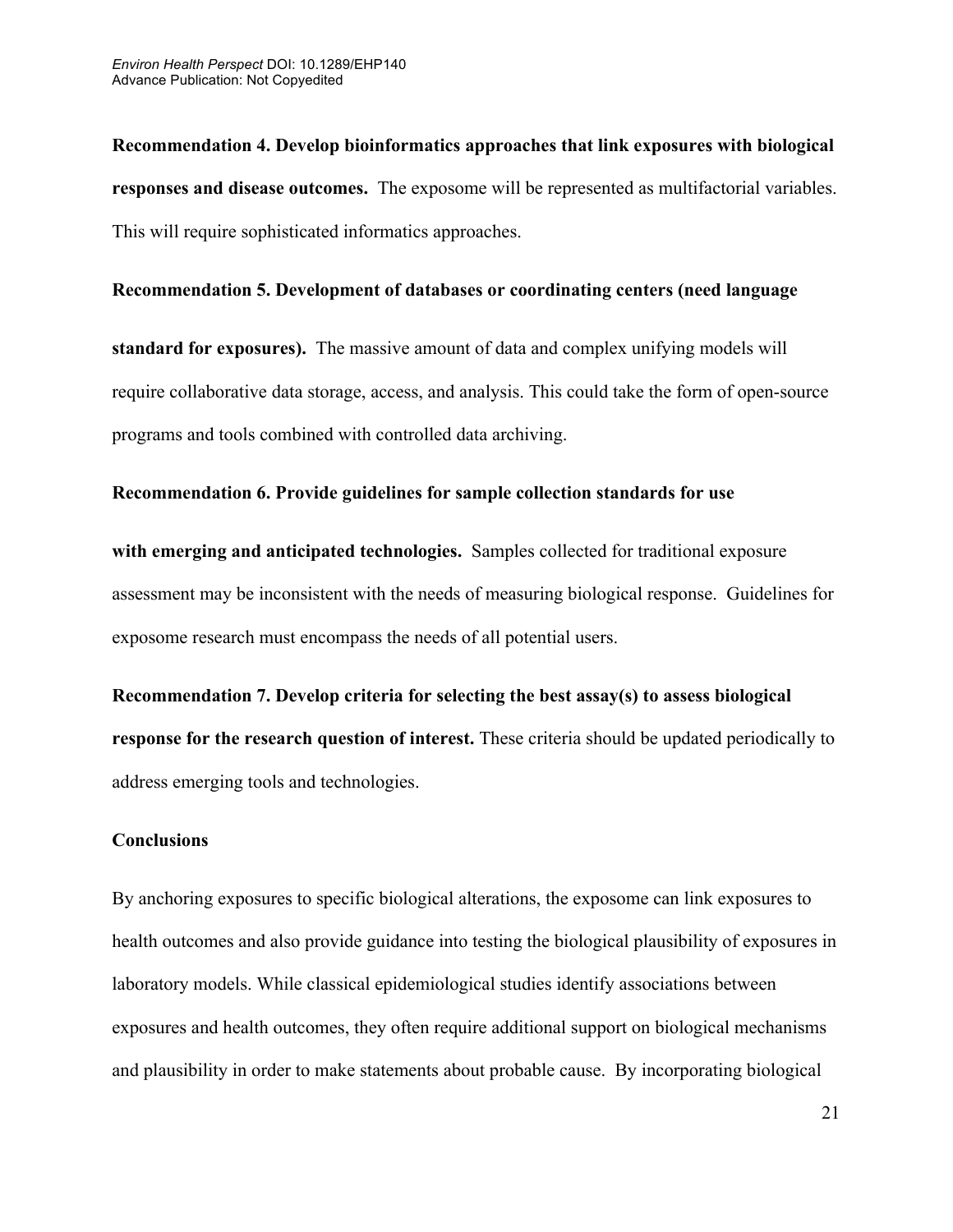#### *Environ Health Perspect* DOI: 10.1289/EHP140 Advance Publication: Not Copyedited

responses into the exposome, biological plausibility is built into the framework. Thus, the inclusion of the biological response in exposome research will help close the gap between association and causation in environmental health research by providing testable mechanistic connections between exposure and disease that integrate environment and lifestyle data with ongoing genomic, proteomic, and metabolomic initiatives. Furthermore, it helps ground the exposome in well-documented and testable biological models. One critique of the exposome is that it is impossible to measure all exposures all the time but biological responses of past exposures represent a level of memory that reduces the need to capture historical exposure data. These specific biological alterations will help guide future research, clinical treatment, and public health strategies aimed at mitigating adverse effects.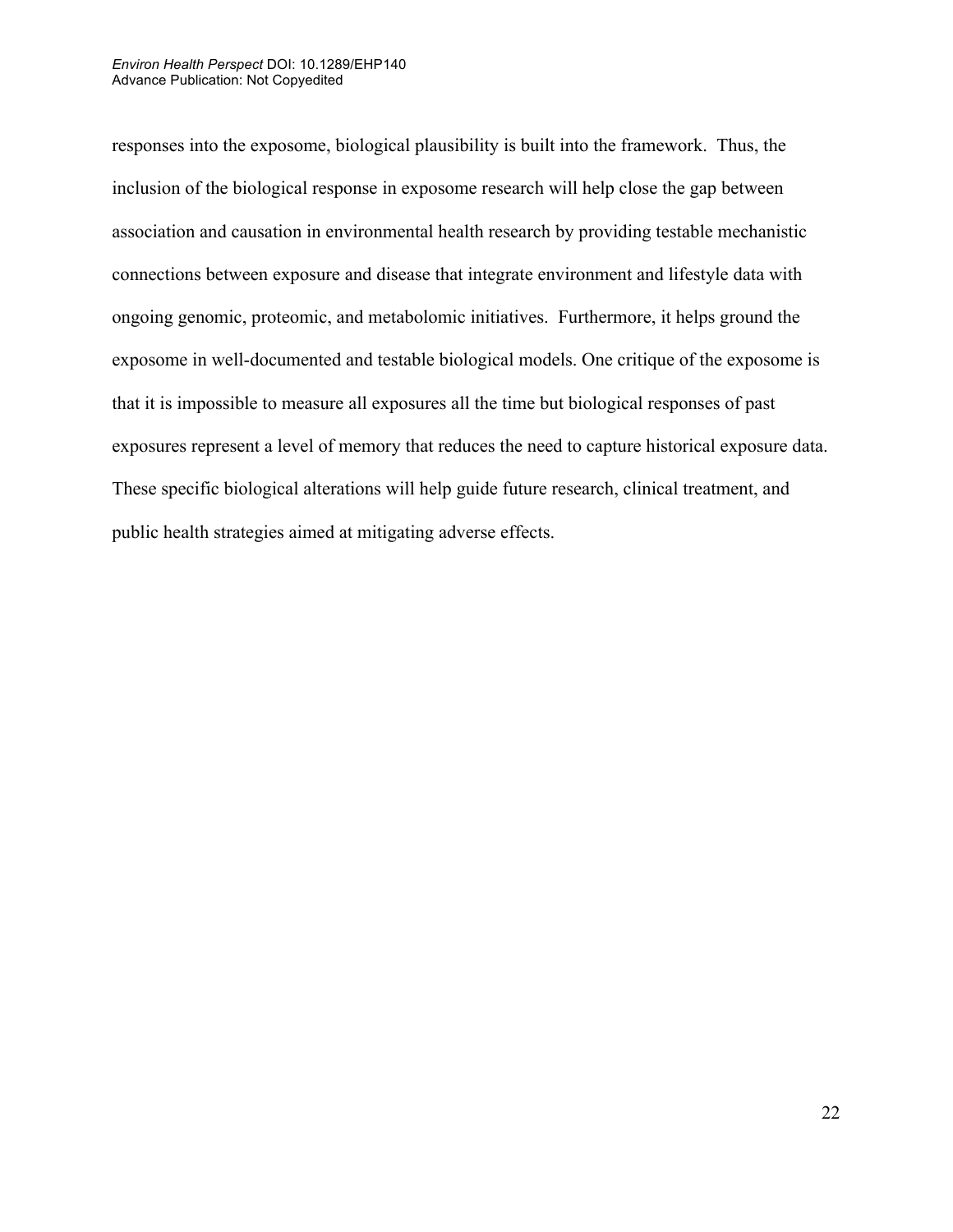## **References**

- Athersuch T. 2016. Metabolome analyses in exposome studies: profiling methods for a vast chemical space. Arch Biochem Biophys 589:177-86. doi: 10.1016/j.abb.2015.10.007.
- Balbo S, Turesky RJ, Villalta PW. 2014. DNA adductomics*.* Chem Res Toxicol 27(3):356-66; doi: 10.1021/tx4004352.
- Brouwers MM, Besselink H, Bretveld RW, Anzion R, Scheepers PT, Brouwer A, et al. 2011. Estrogenic and androgenic activities in total plasma measured with reporter-gene bioassays: relevant exposure measures for endocrine disruptors in epidemiologic studies? Environ Int 37(3):557-64. doi: 10.1016/j.envint.2010.11.001.
- Doll R, Peto R. 1981. The causes of cancer: qualitative estimates of avoidable risks of cancer in the United States today. J Natl Cancer Inst 66(6): 1191-308.
- Fry RC, Navasumrit P, Valiathan C, Svensson JP, Hogan BJ, Luo M, et al. 2007. Activation of inflammation/NF-kappaB signaling in infants born to arsenic-exposed mothers. PLoS Genet 3(11):e207.
- Ghantous A, Hernandez-Vargas H, Byrnes G, Dwyer T, Herceg Z. 2015. Characterising the epigenome as a key component of the fetal exposome in evaluating in utero exposures and childhood cancer risk. Mutagenesis 30(6):733-42; doi: 10.1093/mutage/gev010.
- Gibson G. 2008. The environmental contribution to gene expression profiles. Nat Rev Genet 9(8):575-81; doi: 10.1038/nrg2383.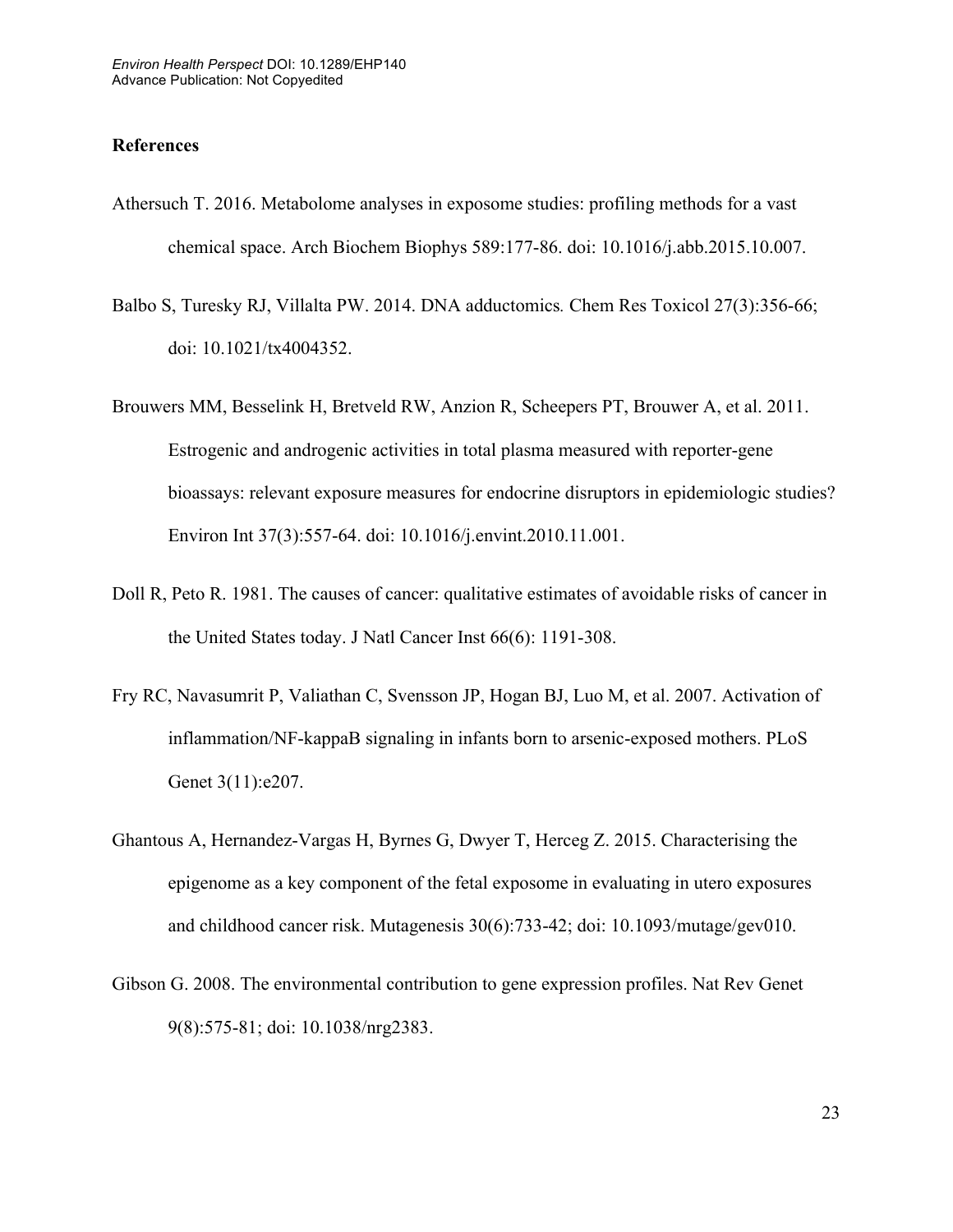- Go YM, Walker DI, Liang Y, Uppal K, Soltow QA, Tran V, et al. 2015. Reference standardization for mass spectrometry and high-resolution metabolomics applications to exposome research. Toxicol Sci 148(2):531-43; doi: 10.1093/toxsci/kfv198.
- He G, Tsutsumi T, Zhao B, Baston DS, Zhao J, Heath-Pagliuso S, Denison MS. 2011. Thirdgeneration Ah receptor-responsive luciferase reporter plasmids: amplification of dioxinresponsive elements dramatically increases CALUX bioassay sensitivity and responsiveness. Toxicol Sci 123(2):511-22; doi: 10.1093/toxsci/kfr189.
- Heijmans BT, Tobi WE, Stein AD, Putter H, Blauw GJ, Susser ES, et al. 2008. Persistent epigenetic differences associated with prenatal exposure to famine in humans. Proc Natl Acad Sci USA 105(44):17046-9; doi: 10.1073/pnas.0806560105.
- Ho SM, Johnson A, Tarapore P, Janakiram V, Zhang X, Leung YK. 2012. Environmental epigenetics and its implication on disease risk and health outcomes. ILAR J 53(3-4):289- 305; doi: 10.1093/ilar.53.3-4.289.
- Jaenisch R, Bird A. 2003. Epigenetic regulation of gene expression: how the genome integrates intrinsic and environmental signals. Nat Genet 33 Suppl: 245-54.
- Kanehisa M, Goto S. 2000. KEGG: kyoto encyclopedia of genes and genomes. Nucleic Acids Res 28:27–30.
- Laboratory Corporation of America (LabCorp). 2015. Test Menu. Available [accessed https://www.labcorp.com/wps/portal/testmenu/ 10 Oct 2015].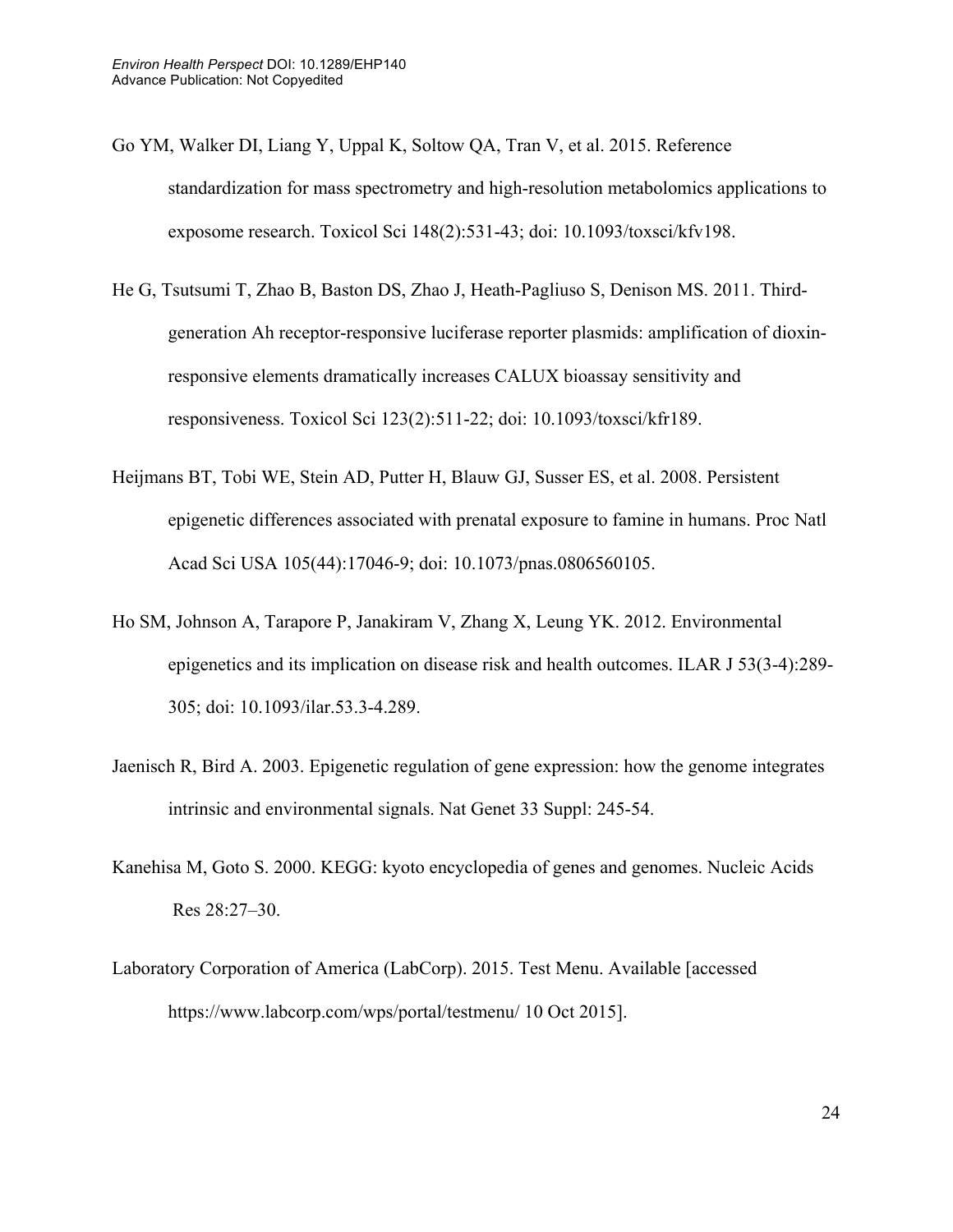- Lichtenstein P, Holm NV, Verkasalo PK, Iliadou A, Kaprio J, Koskenvuo M, et al. 2000. Environmental and heritable factors in the causation of cancer: analyses of cohorts of twins from Sweden, Denmark, and Finland. N Engl J Med 343:78-84.
- Lumey LH, Stein AD, Kahn HS, van der Pal-de Bruin KM, Blauw GJ, Zybert PA, et al. 2007. Cohort Profile: The Dutch Hunger Winter Families Study. Int J Epidemiol 36(6):1196- 204.
- McEwen BS. 1998. Stress, adaptation, and disease. Allostasis and allostatic load. Ann NY Acad Sci 840:33-44.
- McEwen BS, Wingfield JC. 2003. The concept of allostasis in biology and biomedicine. Horm Behav 43(1):2-15.
- Miller GW, Jones DP. 2014. The nature of nurture: refining the definition of the exposome. Toxicol Sci 137(1):1-2; doi: 10.1093/toxsci/kft251.
- Mitchell C, Hobcraft J, McLanahan SS, Siegel SR, Berg A, Brooks-Gunn J, et al. 2014. Social disadvantage, genetic sensitivity, and children's telomere length. Proc Natl Acad Sci USA 111(16):5944-9; doi: 10.1073/pnas.140429311.
- Needham BL, Adler N, Gregorich S, Rehkopf D, Lin J, Blackburn EH, et al. 2013. Socioeconomic status, health behavior, and leukocyte telomere length in the National Health and Nutrition Examination Survey, 1999-2002. Soc Sci Med 85:1-8; doi: 10.1016/j.socscimed.2013.02.023.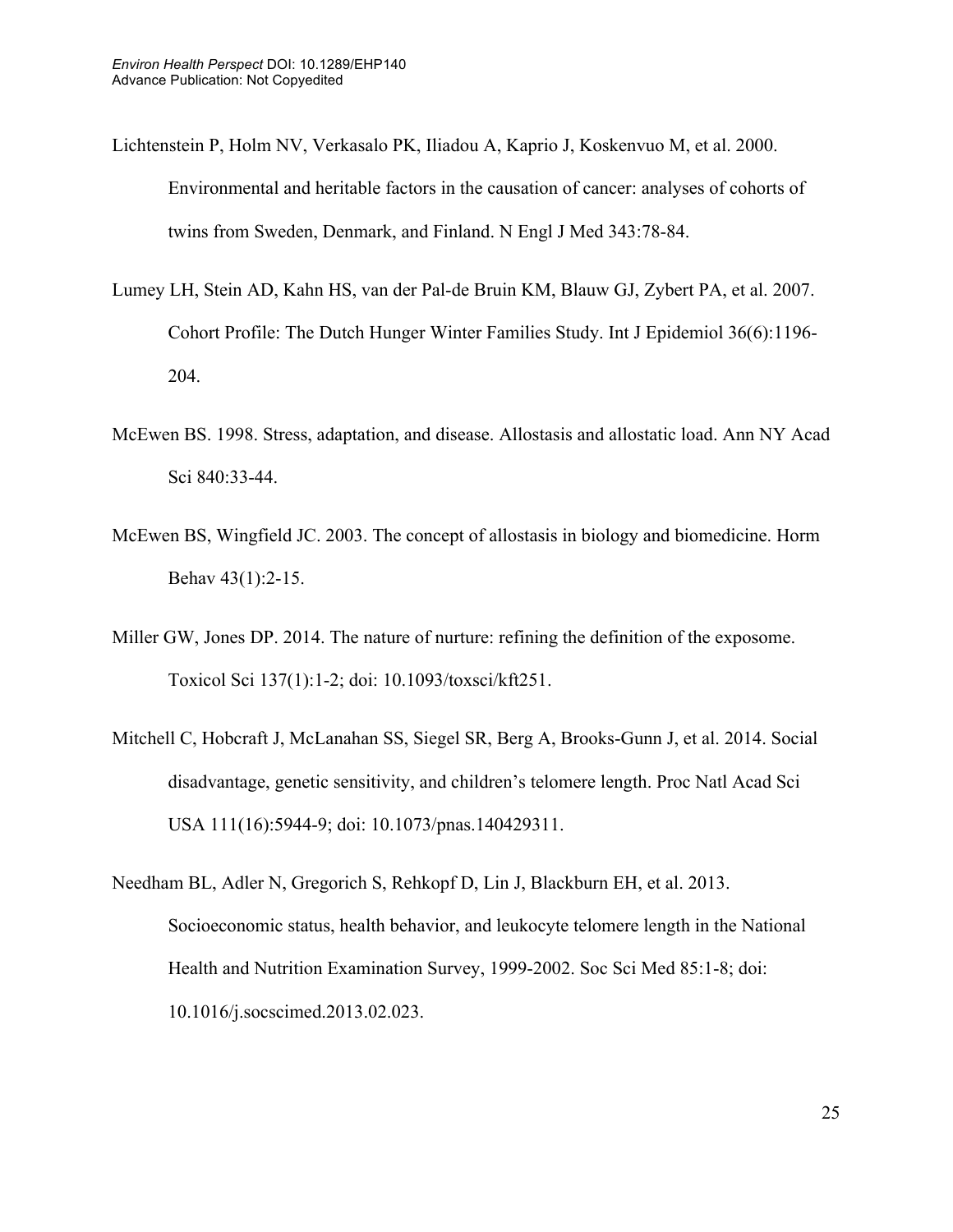- Nieman LK, Biller BM, Findling JW, Newell-Price J, Savage MO, Stewart PM, et al. 2008. J Clin Endocrinol Metab 93(5):1526-40; doi: 10.1210/jc.2008-0125.
- NIEHS (National Institute of Environmental Health Sciences). 2015. Children's Health Exposure Analysis Resource (CHEAR). Available https://www.niehs.nih.gov/research/supported/dert/programs/chear/index.cfm [accessed

01 Sept 2015].

- NRC (National Research Council). 1987. Biological markers in environmental health research. Environ Health Perspect 74:3-9.
- Ornish D, Lin J, Chan JM, Epel E, Kemp C, Weidner G, et al. 2013. Effect of comprehensive lifestyle changes on telomerase activity and telomere length in men with biopsy-proven low-risk prostate cancer: 5-year follow-up of a descriptive pilot study. Lancet Oncol 14(11):1112-20; doi: 10.1016/S1470-2045(13)70366-8.
- Patel CJ, Chen R, Kodama K, Ioannidis JPA, Butte AJ. 2013. Systematic identification of interaction effects between genome- and environment-wide associations in type 2 diabetes mellitus. Hum Genet 13(5):495-508; doi: 10.1007/s00439-012-1258-z.
- Poirier MC, Santella RM, Weston A. 2000. Carcinogen macromolecular adducts and their measurement. Carcinogenesis 21(3): 353-9.
- Polderman TJ, Benyamin B, de Leeuw CA, Sullivan PF, van Bochoven A, Visscher PM, Posthuma D. 2015. Meta-analysis of the heritability of human traits based on fifty years of twin studies. Nat Genet 47(7):702-9; doi: 10.1038/ng.3285.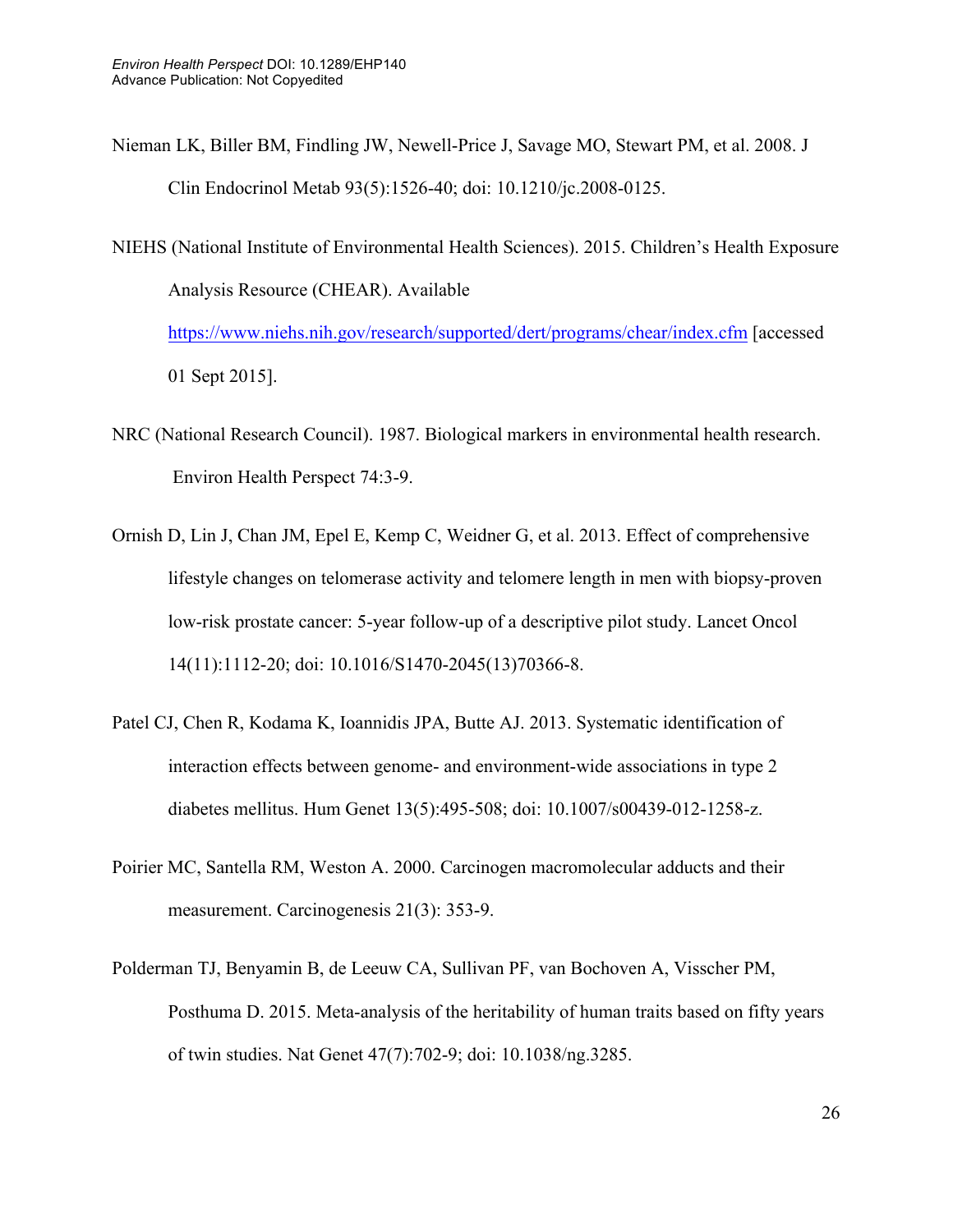- Rappaport SM, Smith MT. 2010. Epidemiology. Environment and disease risks. Science 330(6003):460-1; doi: 10.1126/science.1192603.
- Rappaport SM, Li H, Grigoryan H, Funk WE, Williams ER. 2012. Adductomics: Characterizing exposures to reactive electrophiles. Toxicol Lett 213(1):83-90; doi: 10.1016/j.toxlet.2011.04.002.
- Remington OL, Brownson RC. 2011. Fifty years of progress in chronic disease epidemiology and control. MMWR Surveill Summ 60 Suppl 4:70-77.
- Smith MT, de la Rosa R, Daniels SI. 2015. Using exposomics to assess cumulative risks and promote health. Environ Mol Mutagen 56(9): 715-23; doi: 10.1002/em.21985.
- Su LJ, Fiehn O, Maruvada P, Moore SC, O'Keefe SJ, Wishart DS, Zanetti, KA. 2014. The use of metabolomics in population-based research. Adv Nutr 5(6):785-788; doi: 10.3945/an.114.006494.
- Sumner SCJ, Fennell TR. 2007. Biomarkers, omics, and species comparisons. Human Ecol Risk Assess 13(1), 111–119; doi: 10.1080/10807030601107510.
- Tice RR, Austin CP, Kavlock RJ, Bucher JR. 2013. Improving the human hazard characterization of chemicals: a Tox21 update. Environ Health Perspect 121(7):756-65; doi: 10.1289/ehp.1205784.
- Vineis P, Khan AE, Vlaanderen J, Vermeulen R. 2009. The impact of new research technologies on our understanding of environmental causes of disease: the concept of clinical vulnerability. Environ Health 8:54; doi: 10.1186/1476-069X-8-54.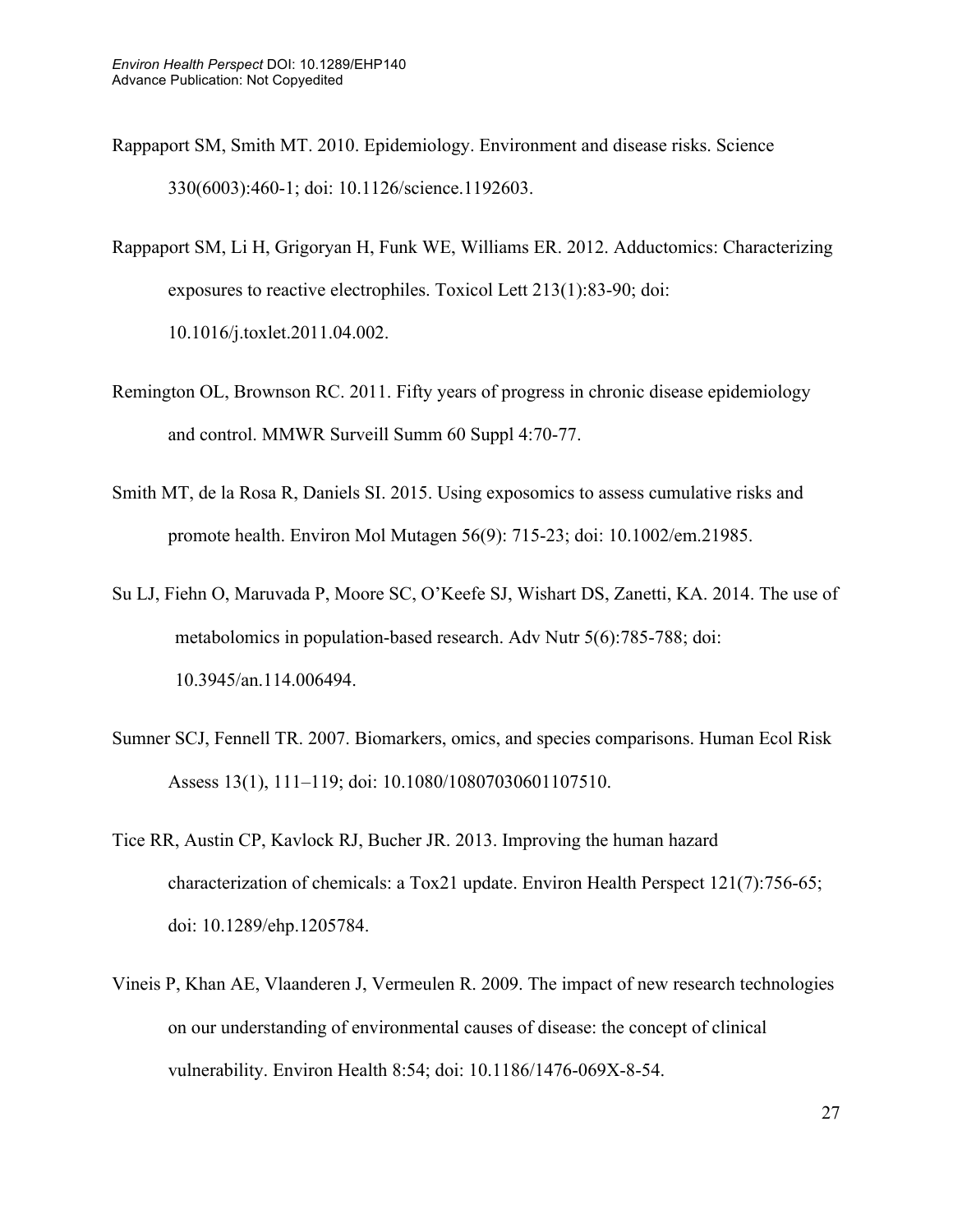- Vlaanderen J, Moore LE, Smith MT, Lan Q, Zhang L, Skibola CF, et al. 2010. Application of OMICS technologies in occupational and environmental health research; current status and projections. Occup Environ Med 67(2):136-143; doi: 10.1136/oem.2008.042788.
- Wild CP. 2005. Complementing the genome with an "exposome": the outstanding challenge of environmental exposure measurement in molecular epidemiology. Cancer Epidemiol Biomarkers Prev 14(8): 1847-50.
- Willett W. 2002. Balancing life-style and genomics research for disease prevention. Science 296(5568):695-8.
- Wishart DS, Tzur D, Knox C, Eisner R, Guo AC, Young N, et al. 2007. HMDB: the human metabolome database. Nucleic Acids Res 35(database issue):D521-6.
- Wishart DS, Jewison T, Guo AC, Wilson M, Knox C, Liu Y, et al. 2013. HMDB 3.0 the human metabolome database in 2013. Nucleic Acids Res 41(D1):D801-7; doi: 10.1093/nar/gks1065.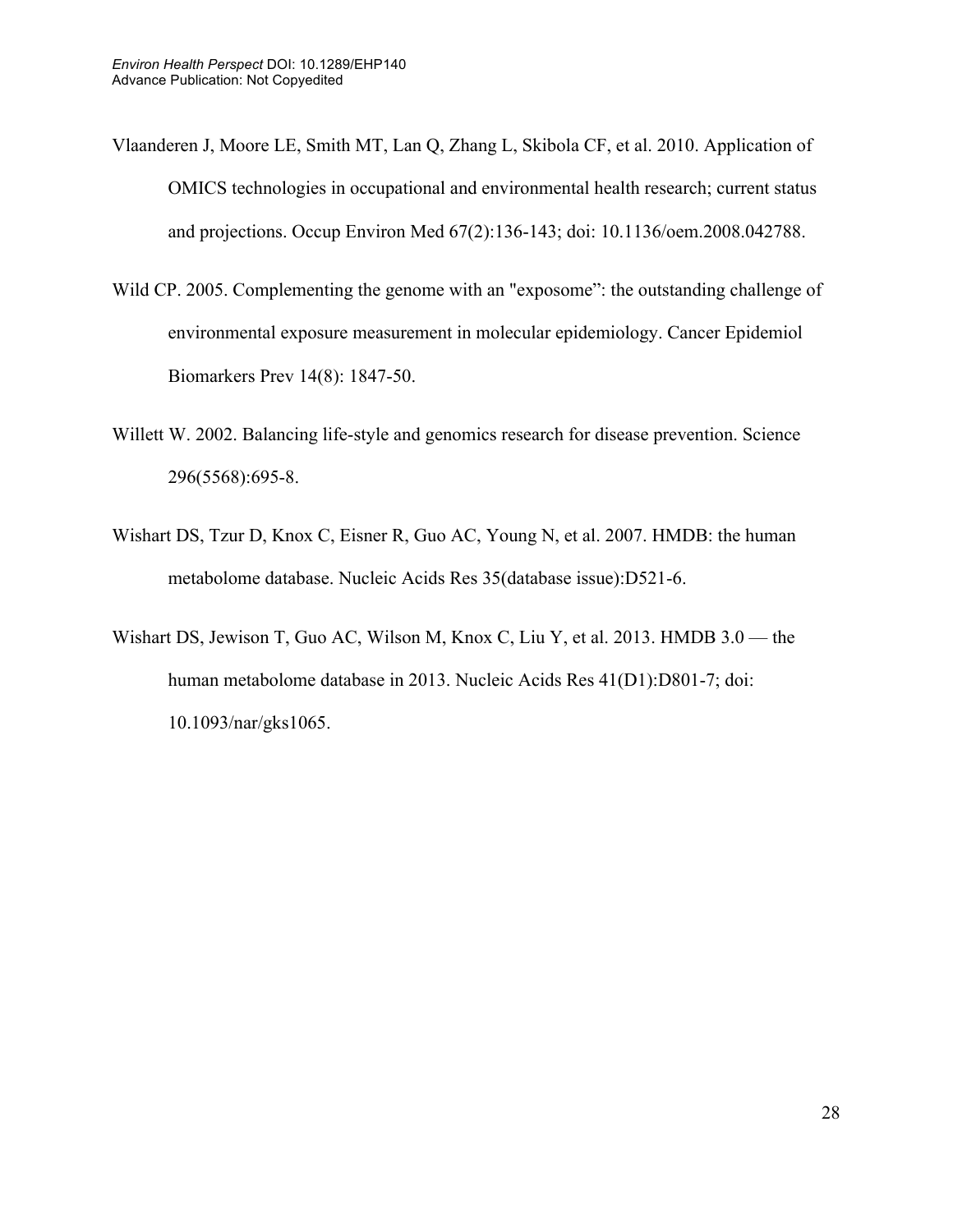| <b>Target Site</b>                                                                                  | <b>Example Health</b><br>Implications (e.g.)                               | <b>Media for measurement</b>                                                                                                                                         |
|-----------------------------------------------------------------------------------------------------|----------------------------------------------------------------------------|----------------------------------------------------------------------------------------------------------------------------------------------------------------------|
| Epigenetic                                                                                          |                                                                            |                                                                                                                                                                      |
| Methylation                                                                                         | Colorectal Cancer risk<br>Severity of fragile X<br>syndrome                | Cord blood, maternal<br>plasma (fetal DNA),<br>placental tissues, other<br>tissue samples, whole<br>blood, plasma, buffy coat,<br>dried blood spots, cell<br>culture |
| Hydroxymethylation<br>(5hmC)                                                                        | Cancer risk due to<br>hypomethylation of<br>oncogenes                      | Cord blood, maternal<br>plasma (fetal DNA),<br>placental tissues, other<br>tissue samples, whole<br>blood, plasma, buffy coat,<br>dried blood spots, cell<br>culture |
| Oxidized nucleotides                                                                                | Blocking DNA repair<br>pathways                                            | Cord blood, maternal<br>plasma (fetal DNA),<br>placental tissues, tissue<br>samples, whole blood,<br>plasma, buffy coat, dried<br>blood spots, cell culture          |
| Histone modification                                                                                | Role in alcohol-induced<br>liver disease                                   | Cord blood, maternal<br>plasma (fetal DNA),<br>placental tissues, tissue<br>samples, whole blood,<br>plasma, buffy coat, dried<br>blood spots, cell culture          |
| RNA-associated<br>silencing (e.g.<br>antisense transcripts;<br>noncoding RNAs;<br>RNA interference) | RNA interference<br>involved in T-cell acute<br>lymphoblastic<br>leukaemia | Cord blood, placental<br>tissues, tissue samples,<br>whole blood, plasma, buffy<br>coat, dried blood spots, cell<br>culture                                          |

Table 1. Range of biologically-relevant targets as they relate to exposome research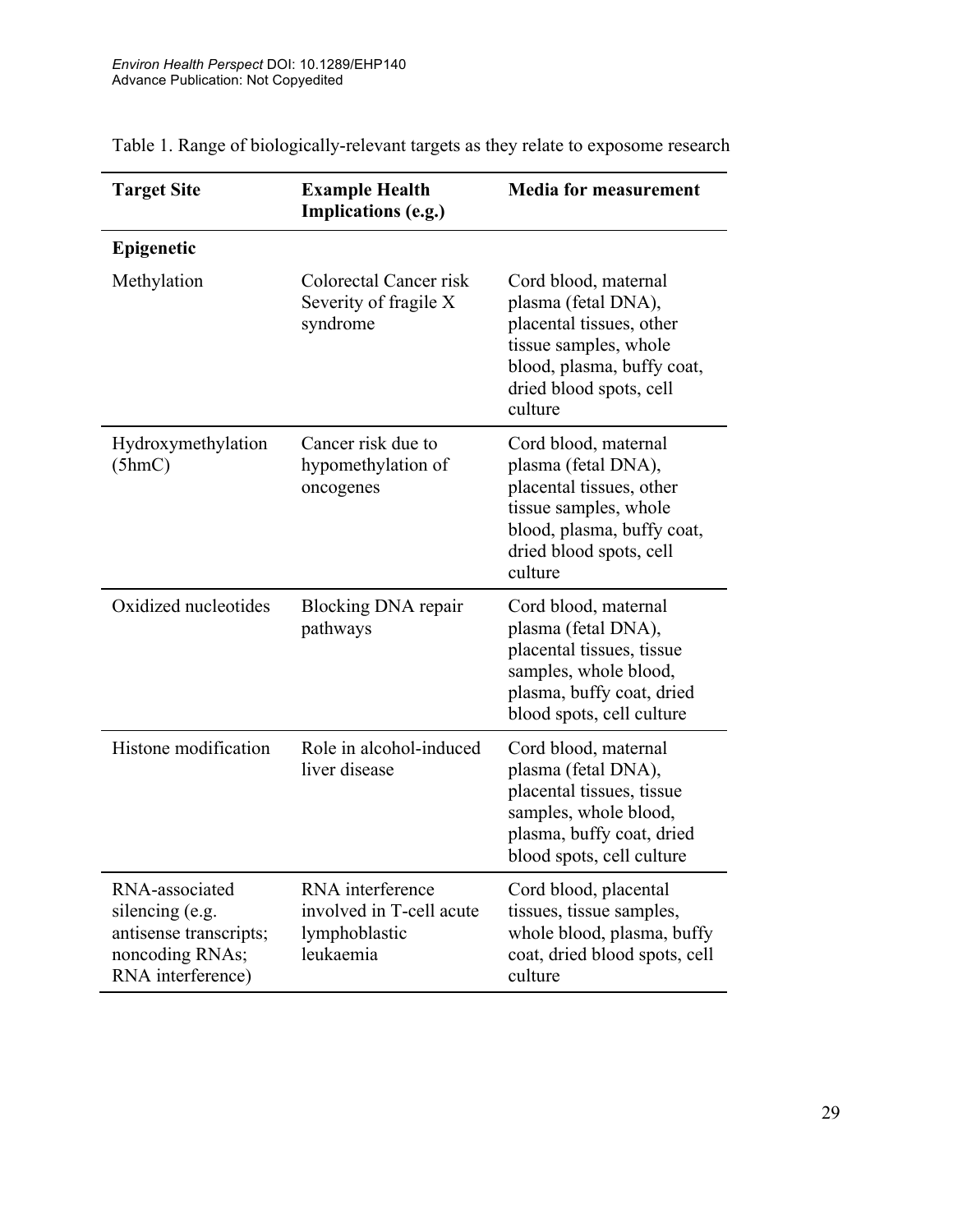| <b>Receptors</b>  |                                                                                                                                                                          |                                                                                                                                       |
|-------------------|--------------------------------------------------------------------------------------------------------------------------------------------------------------------------|---------------------------------------------------------------------------------------------------------------------------------------|
| Activation        | Selective activation of<br>the vitamin D receptor<br>in chronic kidney<br>disease can reduce<br>oxidative stress and<br>inflammation,<br>increasing positive<br>outcomes | Cell culture, ligand binding<br>assays                                                                                                |
| Inhibition        | M-methyl-D-aspartate<br>receptor (NMDAR)<br>inhibition by lead<br>exposure impacts<br>synapse development                                                                | Cell culture, ligand binding<br>assays                                                                                                |
| <b>DNA</b> damage |                                                                                                                                                                          |                                                                                                                                       |
| <b>Mutations</b>  | Haemophilia, cystic<br>fibrosis,<br>phenylketonuria, etc.                                                                                                                | Cord blood, placental<br>tissues, tissue samples,<br>whole blood, plasma, buffy<br>coat, dried blood spots, cell<br>culture           |
| Adducts           | Increased mutagenic<br>and carcinogenic risk                                                                                                                             | Cord blood, placental<br>tissues, tissue samples,<br>whole blood, plasma, buffy<br>coat, dried blood spots, cell<br>culture           |
| <b>Chromosome</b> |                                                                                                                                                                          |                                                                                                                                       |
| Sequence variant  | Causal factor in<br>Mendelian disorders<br>Risk factor in complex<br>disorders<br>Susceptibility factor for<br>biological response to<br>exposure                        | Any tissue, and multiple<br>solutions (EDTA etc)<br>acceptable (except maybe<br>formalin fixed); timing of<br>collection not critical |
| Copy number       | Down syndrome<br>(duplicated<br>chromosome)<br>Huntington's disease<br>(repeated triplet<br>sequence)                                                                    | Any tissue, and multiple<br>solutions (EDTA etc)<br>acceptable (except maybe<br>formalin fixed); timing of<br>collection not critical |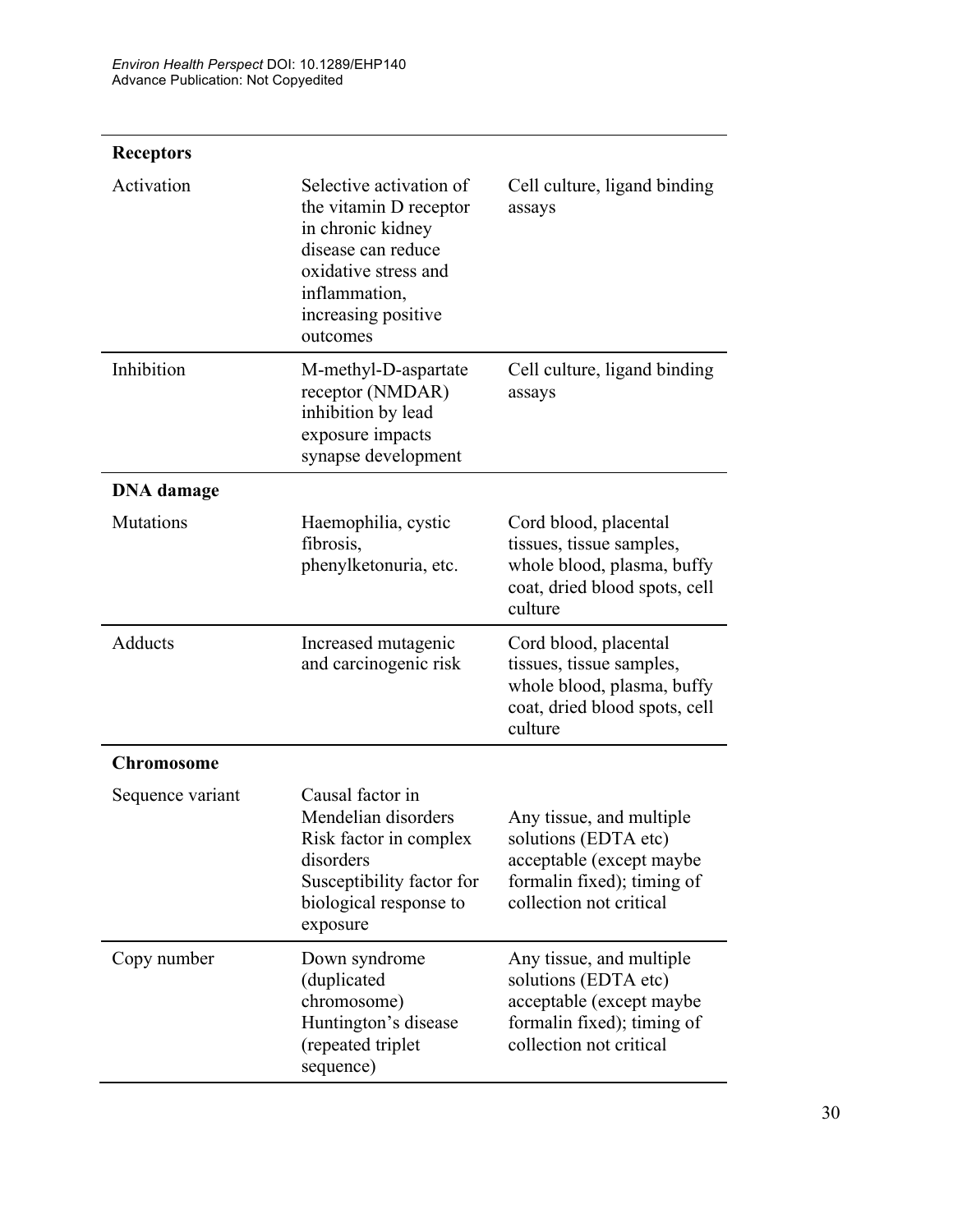| Autism (small-large)<br>duplications and<br>deletions)                                                                                             |                                                                                                            |
|----------------------------------------------------------------------------------------------------------------------------------------------------|------------------------------------------------------------------------------------------------------------|
| Smith-Magenis<br>syndrome                                                                                                                          | Cord blood, placental<br>tissues, tissue samples,<br>whole blood, plasma, buffy<br>coat, dried blood spots |
| Indicator of<br>environmental exposure<br>to genotoxic agents and<br>cancer risk                                                                   | Cord blood, tissue samples,<br>whole blood, plasma, buffy<br>coat, dried blood spots, cell<br>culture      |
|                                                                                                                                                    |                                                                                                            |
| Microbial pathways<br>involved in production<br>short chain fatty acids<br>(SCFAs); SCFAs have<br>been implicated in<br>obesity and diabetes       | Whole blood, plasma,<br>buffy coat, urine, cell<br>culture                                                 |
| Third trimester gut<br>microbiome<br>composition can induce<br>greater insulin<br>insensitivity, increasing<br>the risk of gestational<br>diabetes | Stool, swab samples                                                                                        |
|                                                                                                                                                    |                                                                                                            |
| Changes to<br>mitochondrial proteins<br>play a role in tissue<br>injury in alcoholic and<br>nonalcoholic fatty liver<br>disease                    | Cord blood, placental<br>tissues, tissue samples<br>whole blood, plasma, buffy<br>coat, cell culture       |
| Hyperferritinaemia or<br>cataracts disease due to<br>excessive production of<br>the iron-storage protein<br>ferritin                               | Cord blood, placental<br>tissues, tissue samples,<br>whole blood, plasma, buffy<br>coat, cell culture      |
|                                                                                                                                                    |                                                                                                            |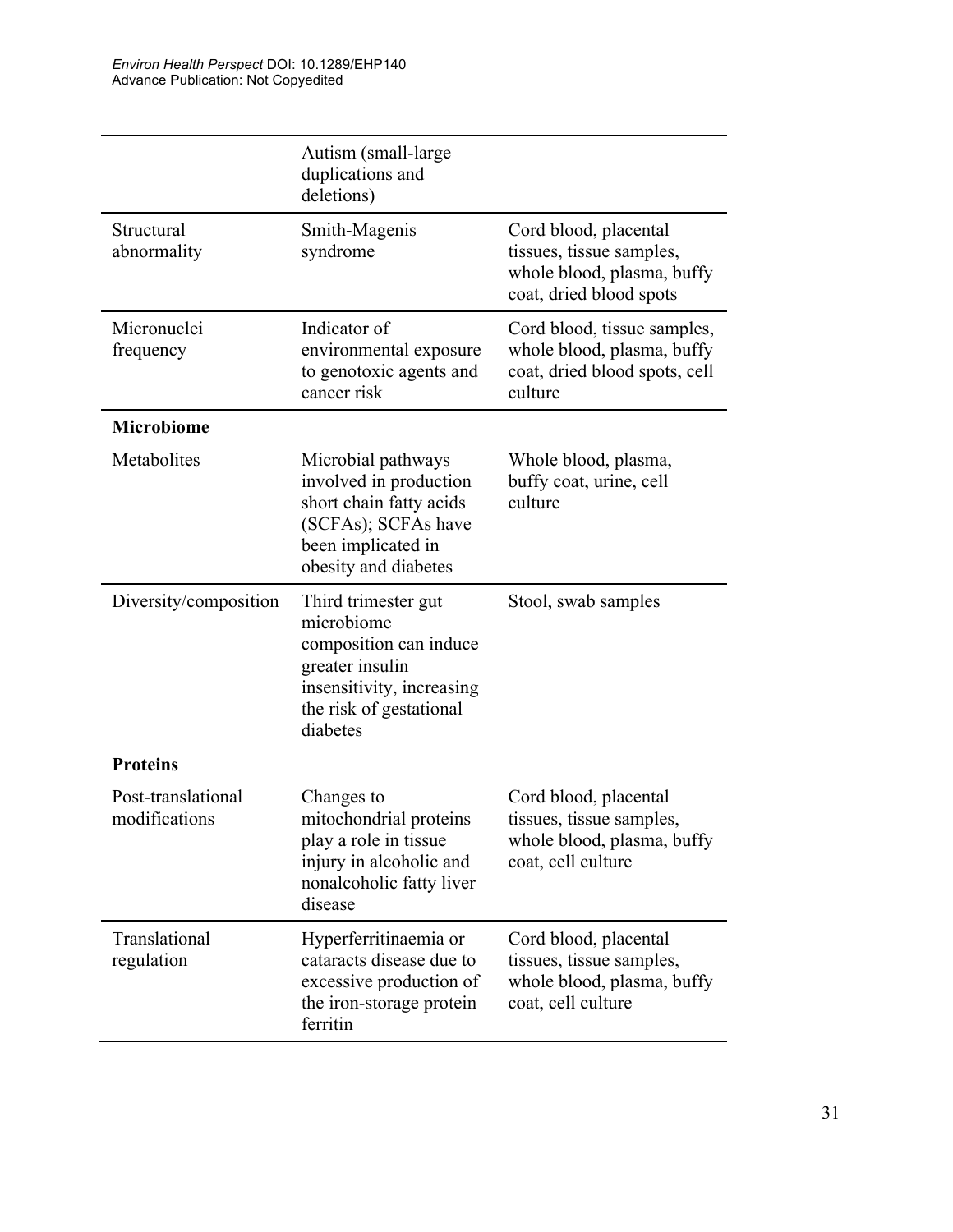## **Regulatory RNA species**

| miRNA | High levels of certain<br>miRNA expression<br>linked to Parkinson's<br>disease pathogenesis;<br>potential tool for better<br>diagnosis and therapy | Cord blood, placental<br>tissues, tissue samples,<br>whole blood, plasma, buffy<br>coat, cell culture |
|-------|----------------------------------------------------------------------------------------------------------------------------------------------------|-------------------------------------------------------------------------------------------------------|
| siRNA | siRNA as treatment for<br>Huntington's disease                                                                                                     | Cord blood, placental<br>tissues, tissue samples,<br>whole blood, plasma, buffy<br>coat, cell culture |
| mRNA  | <b>Increased BACE1</b><br>mRNA expression in<br>Alzheimer's disease                                                                                | Cord blood, placental<br>tissues, tissue samples,<br>whole blood, plasma, buffy<br>coat, cell culture |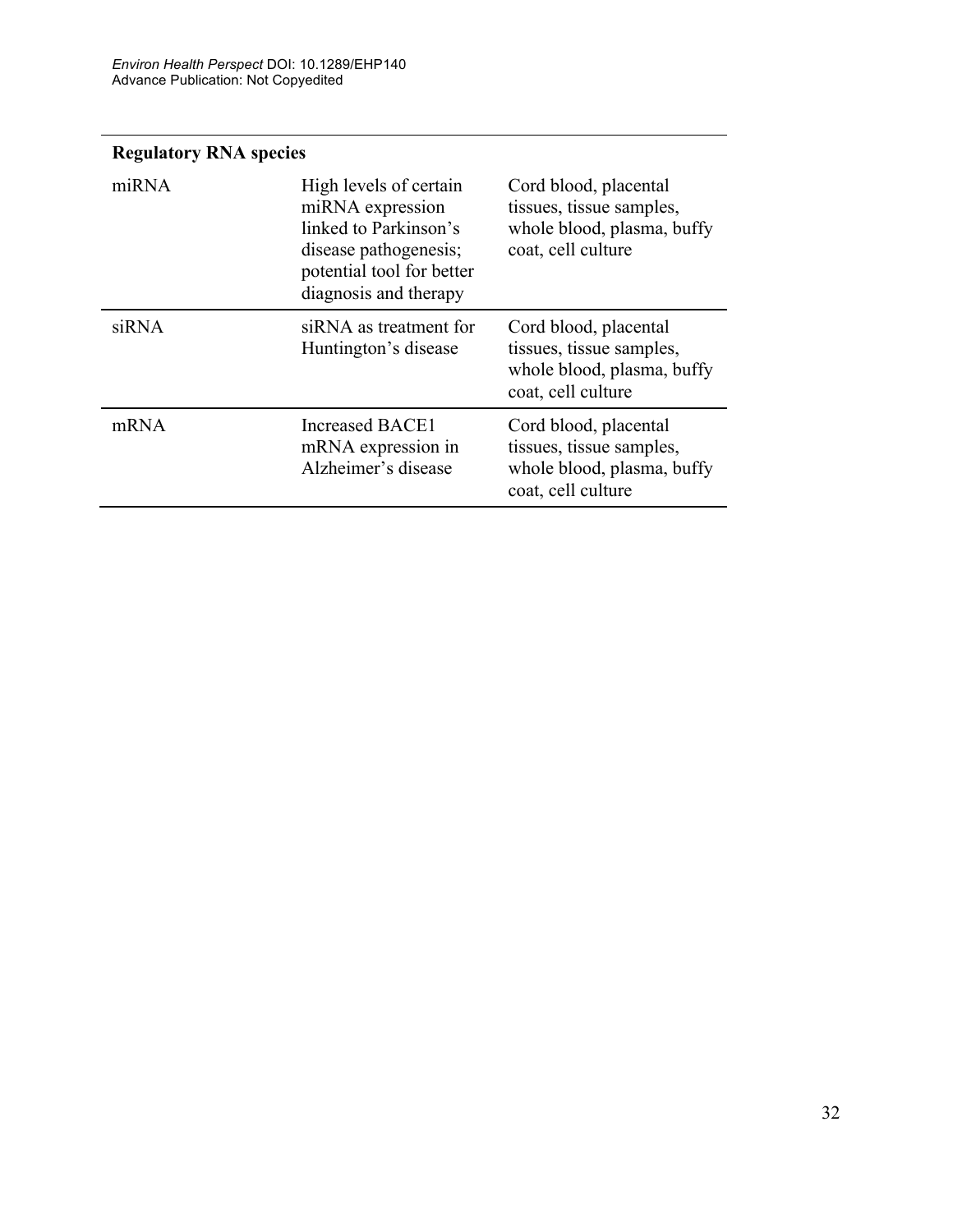| <b>Approaches</b> | What it measures                                                                                 | <b>Specific</b><br>Technique                                              | Coverage of<br>"ome"                                                                                                              | Throughput (low,<br>medium, high) |
|-------------------|--------------------------------------------------------------------------------------------------|---------------------------------------------------------------------------|-----------------------------------------------------------------------------------------------------------------------------------|-----------------------------------|
| Metabolomics      | Metabolite signals,<br>typically of $>$<br>10,000 endogenous<br>and exogenous<br>metabolites     | NMR spectroscopy                                                          | Unknown, not all<br>metabolites<br>mapped yet                                                                                     | High                              |
|                   |                                                                                                  | Chromatography-<br>Mass spectrometry                                      | Unknown, not all<br>metabolites<br>mapped yet                                                                                     | Low to medium                     |
| Epigenomics       | DNA methylation                                                                                  | Illumina<br>MethylationEPIC<br>Bead Chip 850K<br>DNA methylation<br>array | Promoters, CpG<br>islands, shores,<br>open sea that has<br>previously shown<br>variability across<br>tissues or disease<br>states | Medium to high                    |
|                   |                                                                                                  | Reduced<br>Representation<br><b>Bisulfite</b><br>Sequencing<br>(RRBS)     | Restricts<br>sequencing to<br>areas of genome<br>with high CpG<br>content                                                         | Medium to high                    |
|                   |                                                                                                  | Whole-genome<br>bisulfite<br>sequencing                                   | Full coverage of<br>genome                                                                                                        | Low to medium                     |
|                   | Histone<br>modifications                                                                         | ChIP-seq                                                                  | Coverage of<br>whole genome<br>across most cell<br>types                                                                          | High                              |
| Adductomics       | Macromolecules<br>covalently bound<br>to endogenous<br>macromolecules<br>like DNA and<br>protein | High-resolution<br>mass spectrometry                                      | Allows detection<br>of both known<br>and unknown<br>adducts                                                                       | High                              |
| Proteomics        | Post-translational<br>changes to proteins<br>at the cellular level                               | Soft ionization<br>mass spectroscopy                                      | Less targeted<br>approach that<br>allows capture of<br>unknown proteins<br>and protein<br>complexes                               | Low to medium                     |
|                   |                                                                                                  | Antibody<br>microarrays                                                   | Protein<br>expression<br>coverage based<br>on probes<br>available                                                                 | Low                               |

Table 2. Major technologies that are currently being deployed in exposome research